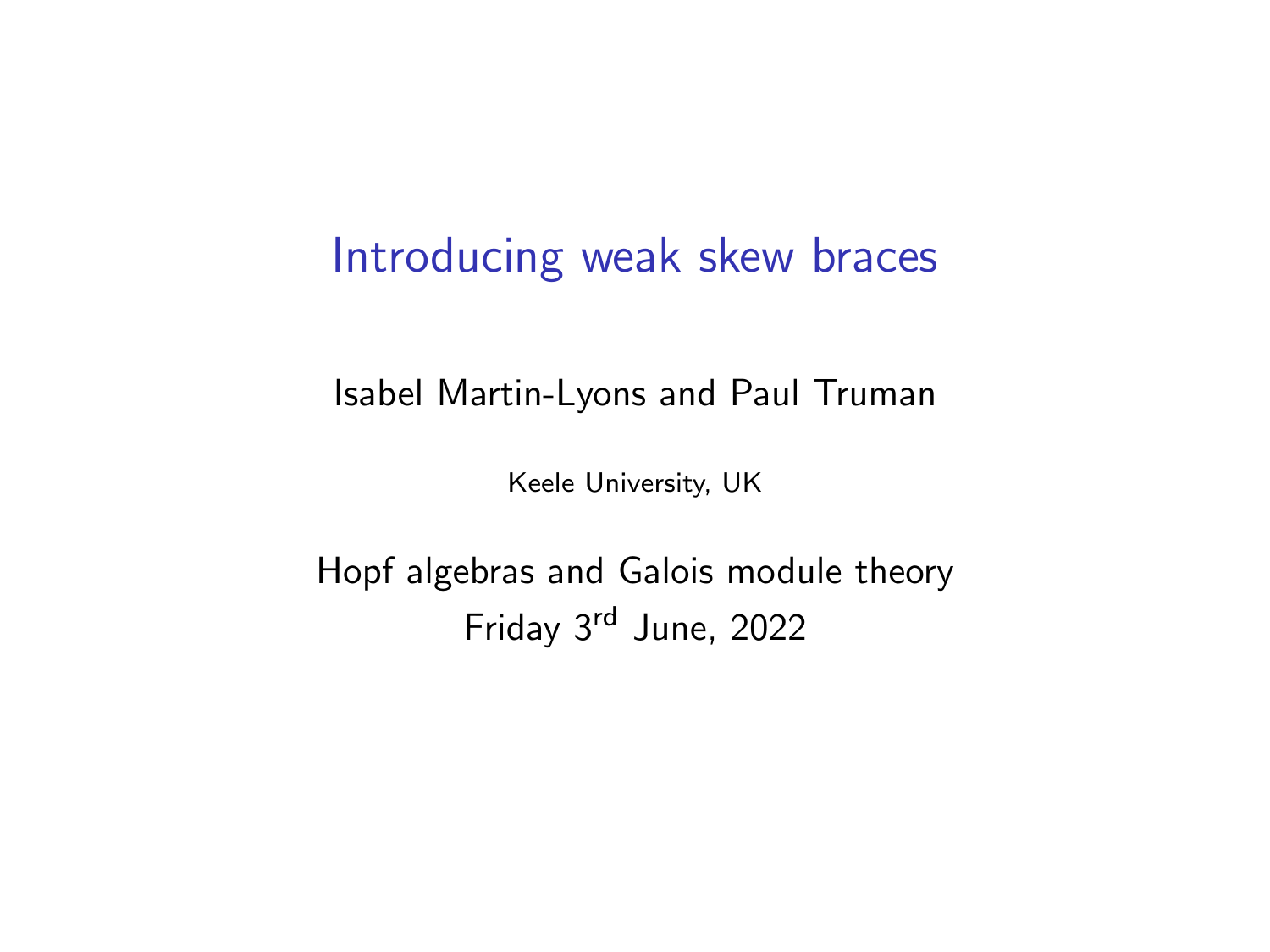## **Overview**

#### Aim

Generalize the definition of skew braces to give objects corresponding to Hopf-Galois structures on separable, but non-normal, extensions.

- A route for constructing a skew brace from a Hopf-Galois structure on a Galois extension.
- **Mimic this route in the non-normal case.**
- **•** Definition of weak skew brace.
- Substructures, homomorphisms, images, and kernels.
- Towards quotients.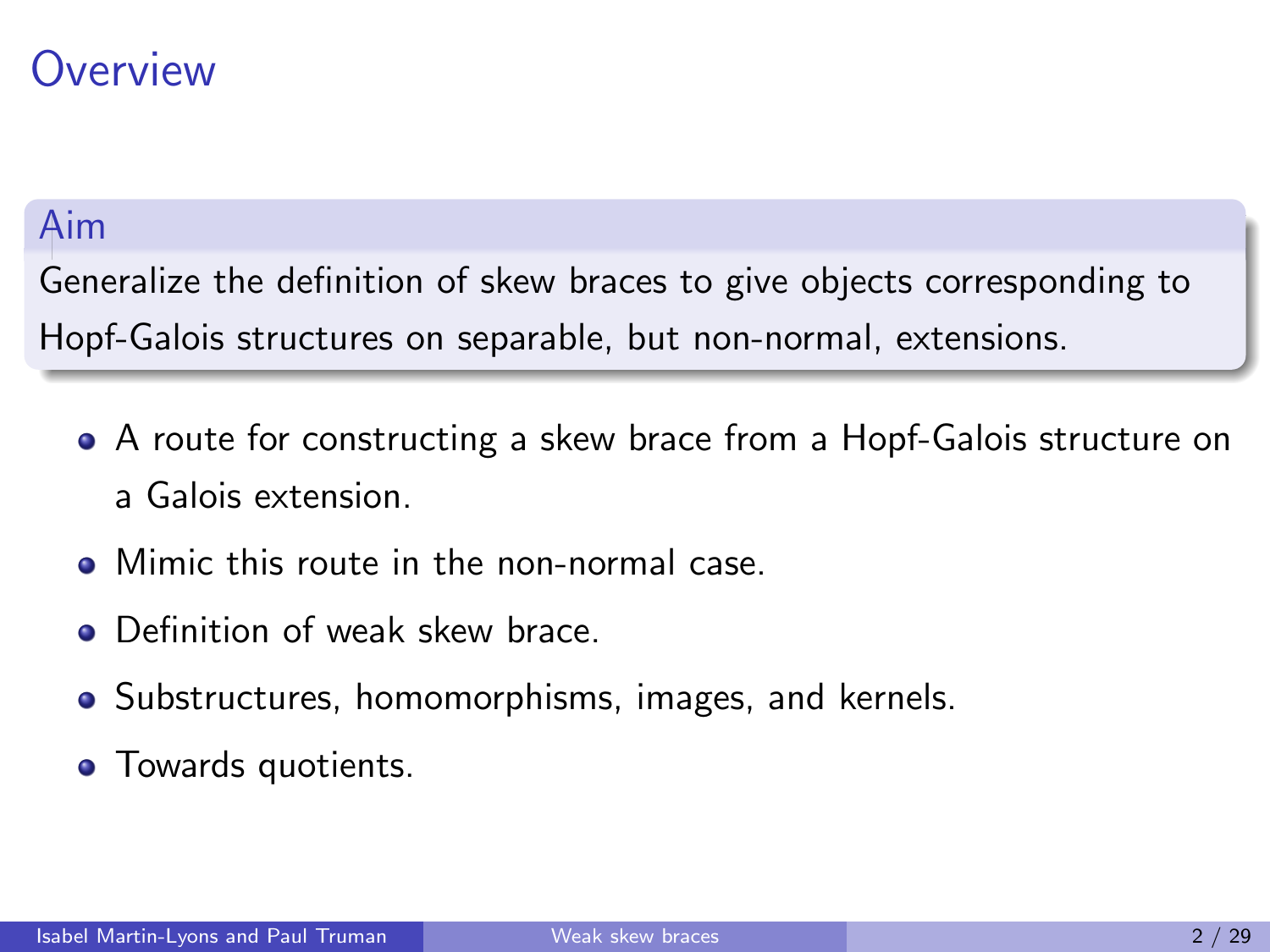# What's in a name?

We have recently become aware of the paper

"Set-theoretic solutions of the Yang-Baxter equation associated to weak braces" by Francesco Catino, Marzia Mazzotta, Maria Maddalena Miccoli, Paola Stefanelli.

(They had previously called their objects "skew inverse semi-braces").

So we need a new name for our objects! Suggestions so far:

- $\bullet$  dyads / skew dyads
- **•** pre-skew braces / skew pre-braces
- non-normal skew braces
- **really** skew braces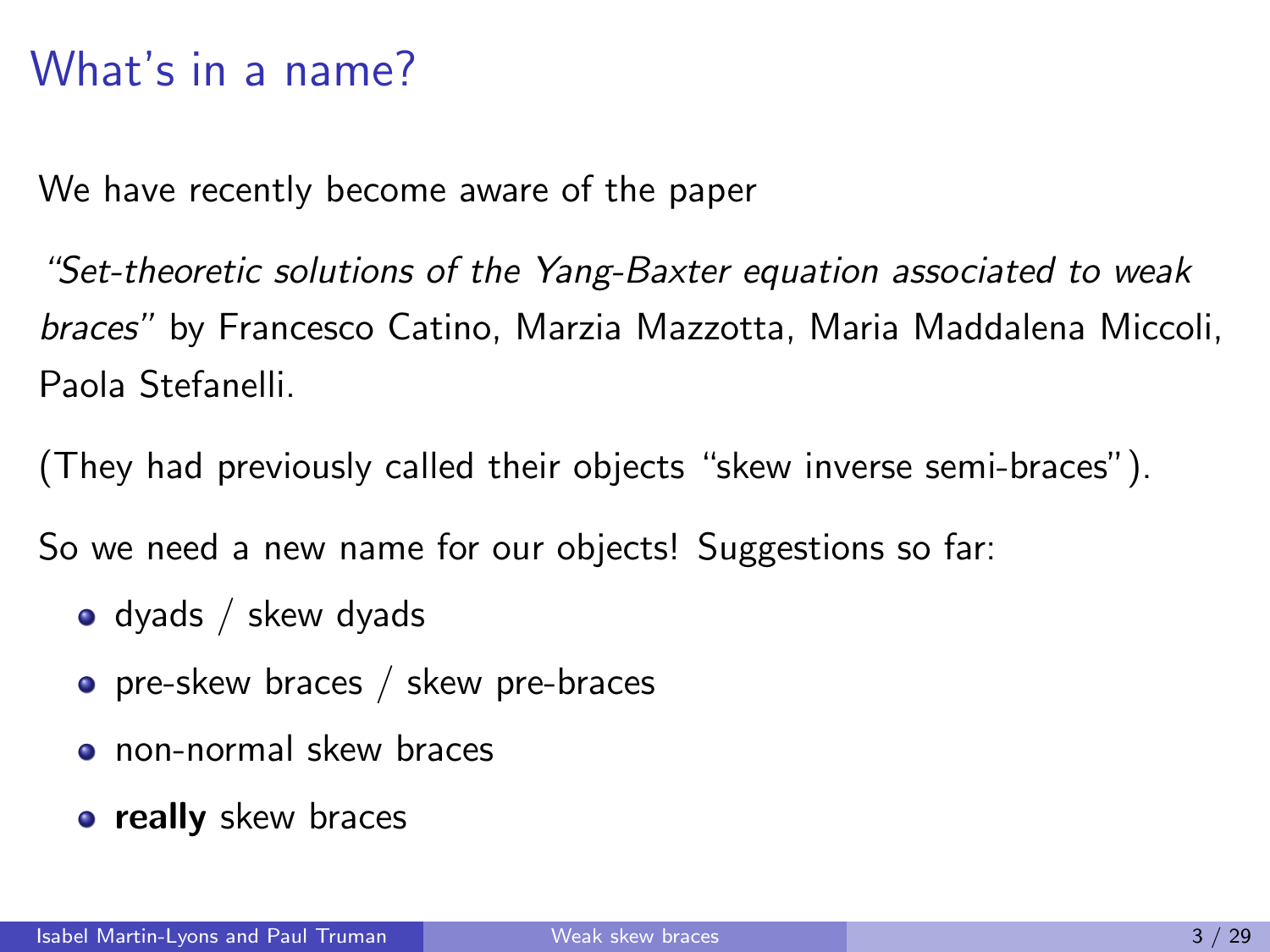# Greither-Pareigis theory for non-normal extensions

- Let  $L/K$  be a separable extension of fields with Galois closure E.
- Write  $G = Gal(E/K)$  and  $G<sub>l</sub> = Gal(E/L)$ .
- Let  $X = G/G_L$  and define  $\lambda : G \to \text{Perm}(X)$ by  $\lambda(g)[\overline{h}] = \overline{gh}$ .
- Then G acts on  $\text{Perm}(X)$  by conjugation via  $\lambda$ .
- There is a bijection between G-stable regular subgroups of  $\text{Perm}(X)$  and Hopf-Galois structures on  $L/K$ .

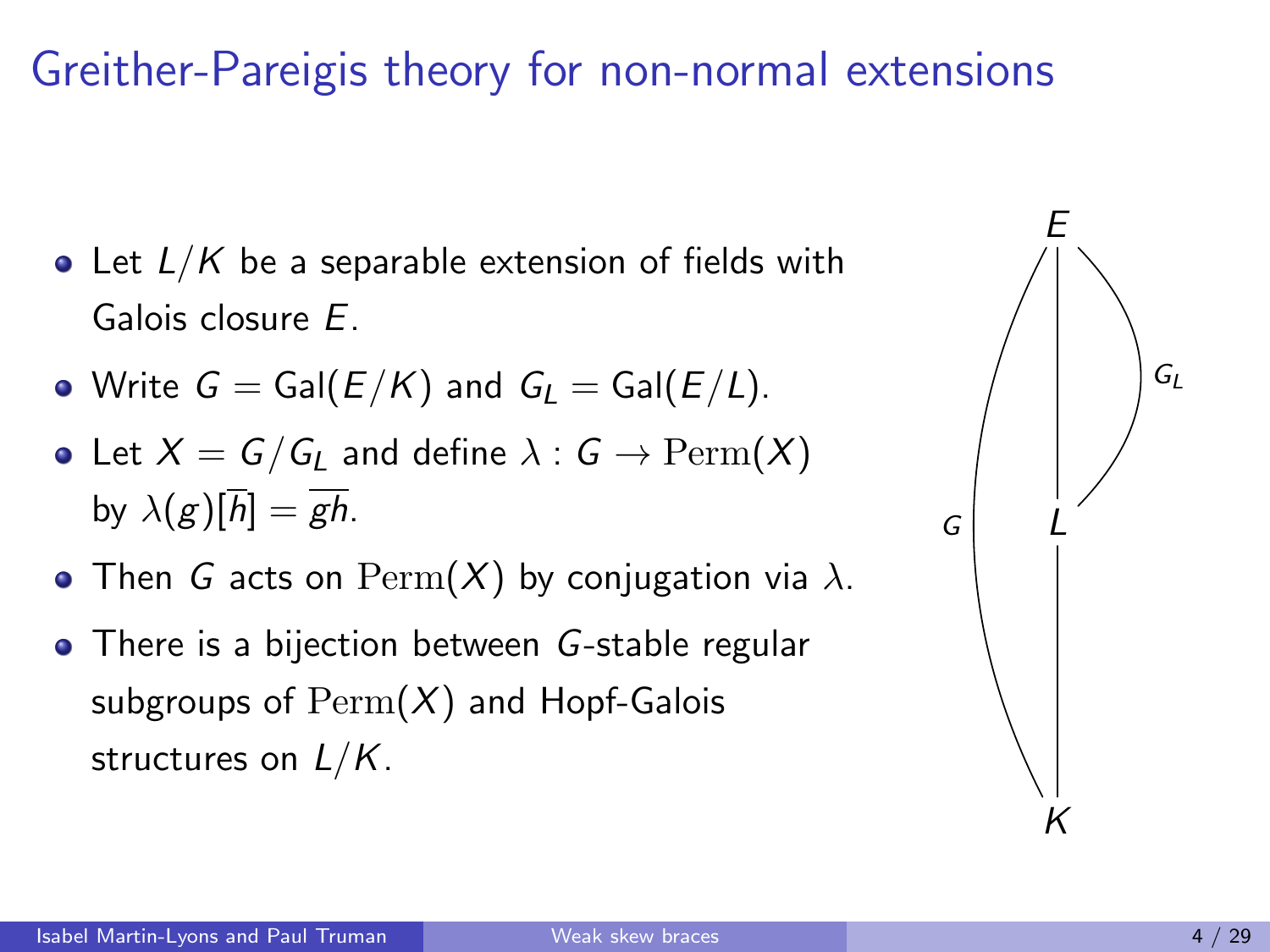## A route from a HGS to a skew brace

- Let  $L/K$  be a Galois extension with Galois group G.
- Suppose that  $N = (N, \star)$  is a regular *G*-stable subgroup of  $\text{Perm}(G)$ .
- The map  $N \to G$  defined by  $\eta \mapsto \eta[e_G]$  is a bijection.
- Transport the structure of  $G$  to  $N$  via

$$
(\eta \cdot \mu)[e_G] = \eta[e_G]\mu[e_G].
$$

• Then  $(N, \cdot)$  is a group isomorphic to G and

$$
\pi \cdot (\eta_1 \star \eta_2) = (\pi \cdot \eta_1) \star \pi^{-1} \star (\pi \cdot \eta_2),
$$

so  $(N, \star, \cdot)$  is a skew brace.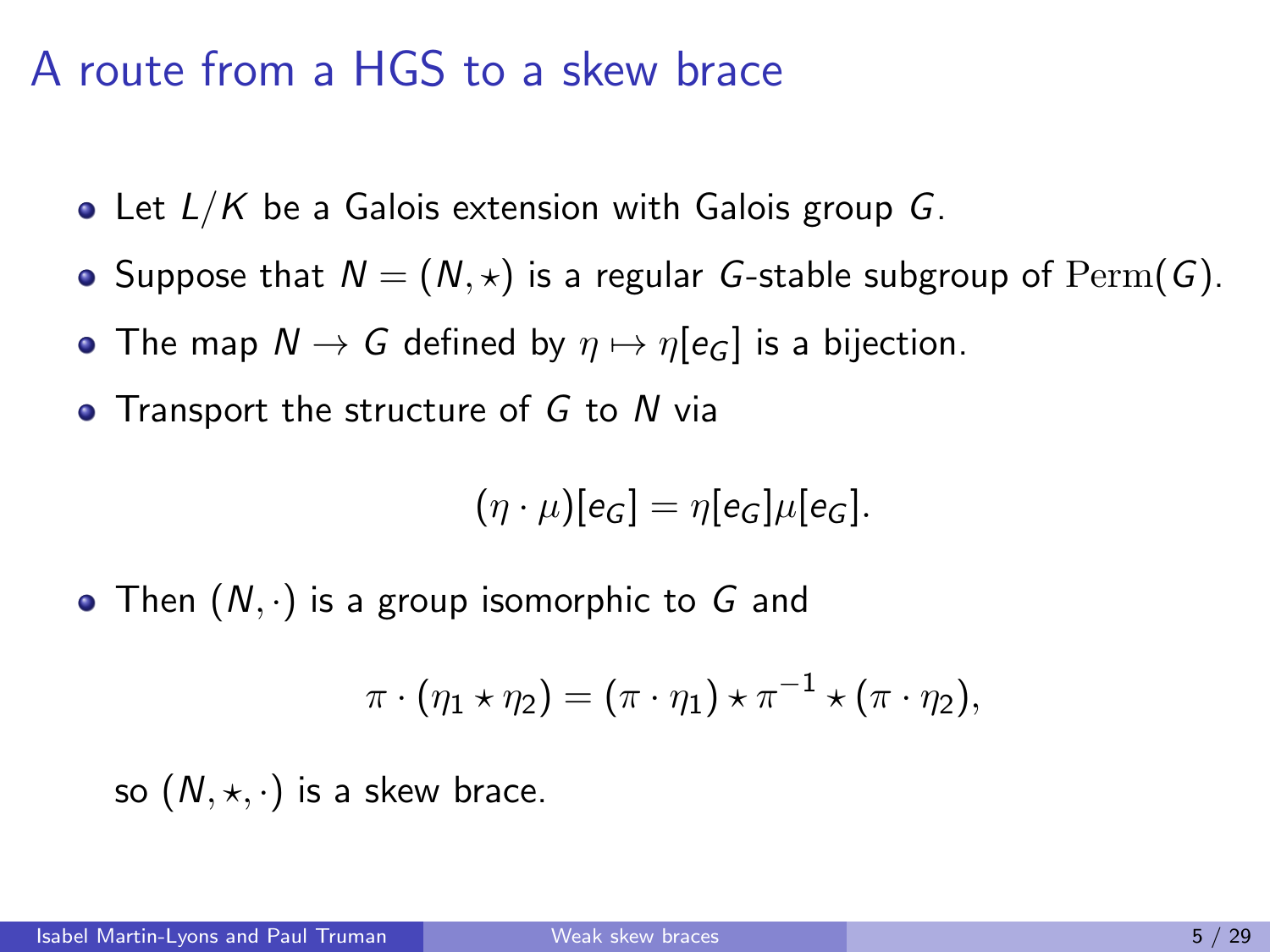# A route from a HGS to a skew brace

#### Example

• Suppose that  $E/K$  is a Galois extension with Galois group

$$
G=\langle r,s \mid r^4=s^2=e, \text{ sr}\tilde{s}=\tilde{r}\rangle\cong D_4.
$$

• Let  $\eta = \lambda(r)$  and  $\pi = \rho(s)$ , and let  $N = (N, \star) = \langle \eta, \pi \rangle$ .

- Then N is a G-stable regular subgroup of  $\mathrm{Perm}(G)$ , isomorphic to  $C_4 \times C_2$ .
- $\bullet$  Transporting the structure of G to N yields

$$
\eta^i \pi^j \cdot \eta^k \pi^\ell = \eta^{i+(-1)^j k} \pi^{j+\ell},
$$

and  $(N, \star, \cdot)$  is a skew brace.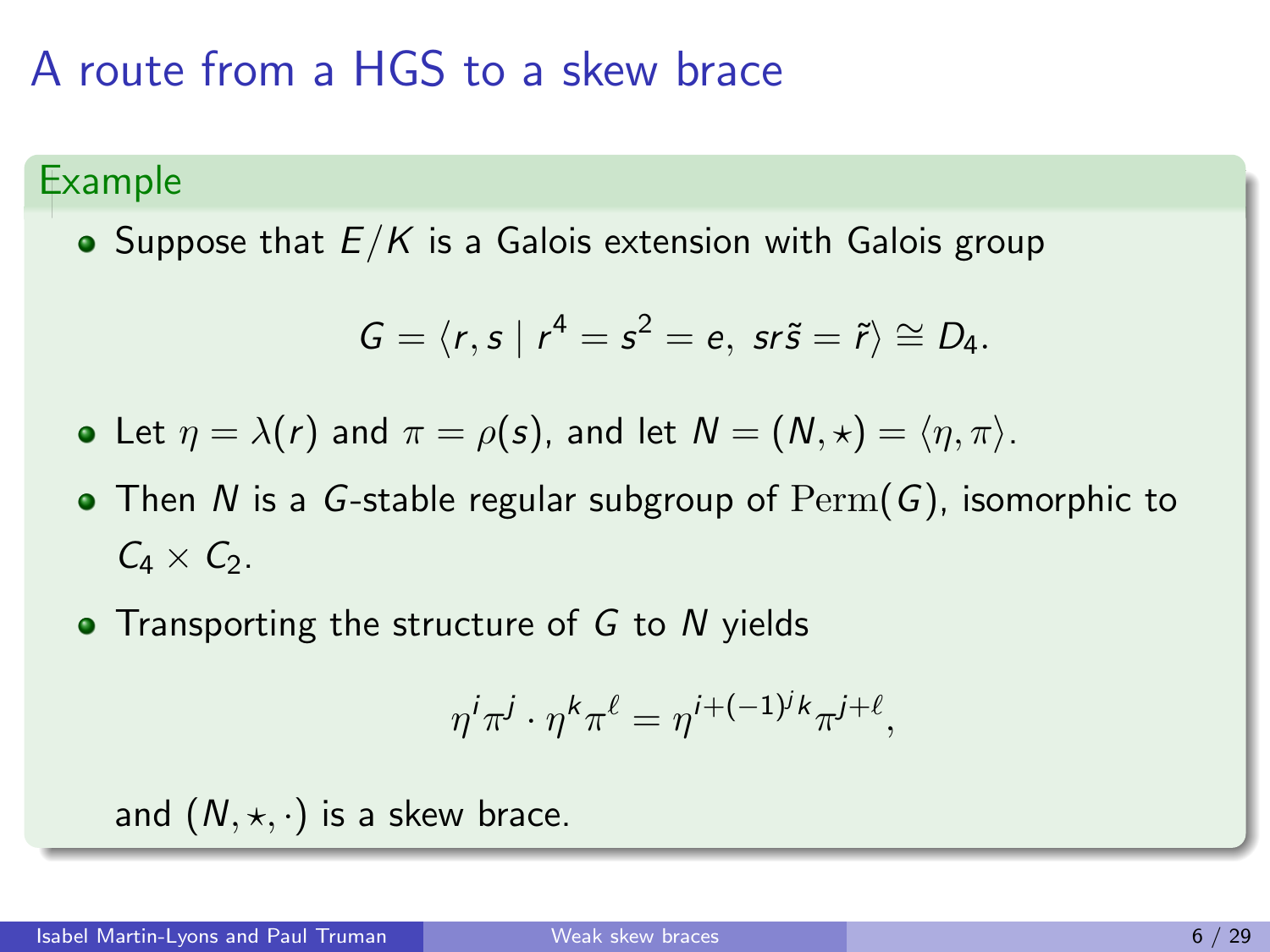- Now let  $L/K$  be separable, but non-normal, with Galois closure  $E$ .
- As usual, let  $G = \text{Gal}(E/K)$ ,  $G_l = \text{Gal}(E/L)$ ,  $X = G/G_l$ .
- Suppose that  $N = (N, \star)$  is a regular G-stable subgroup of  $\text{Perm}(X)$ .
- The map  $N \to X$  defined by  $\eta \mapsto \eta[\overline{e_G}]$  is a bijection.
- Transport the action of G on X by left translation to N via

$$
(g \odot \eta)[\overline{e_G}] = g\eta[\overline{e_G}].
$$

This action is transitive.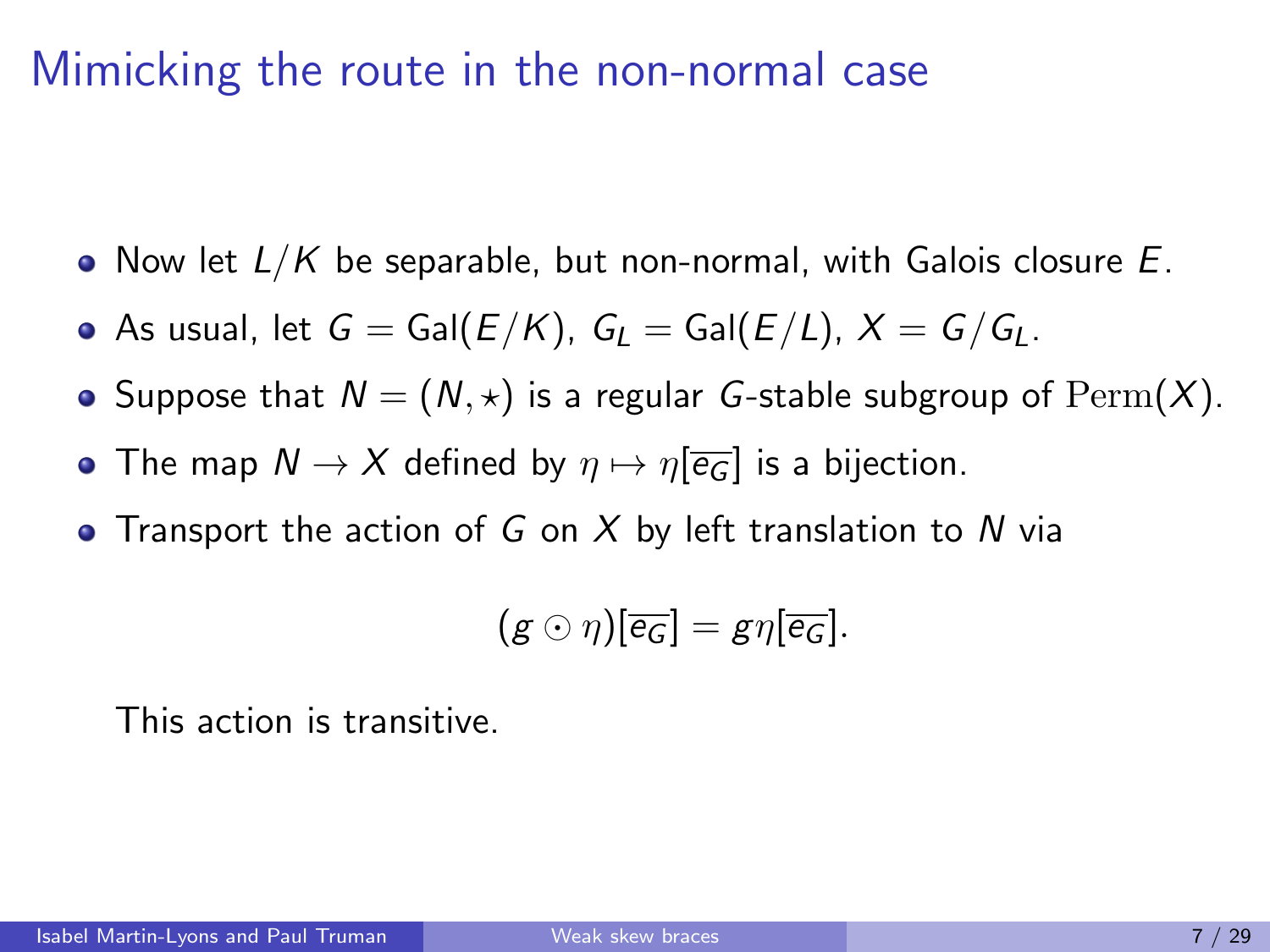- How does this action interact with the group structure on N?
- For  $\overline{x} \in X$ , let  $\mu_{\overline{x}} \in N$  be the unique element such that  $\mu_{\overline{x}}$   $\overline{e_G}$  =  $\overline{x}$ .
- For  $g \in G$  and  $\eta \in N$  write  $\theta_g(\eta) = \lambda(g)\eta\lambda(\tilde{g}) \in N$ .

We have

$$
g\odot \eta=\theta_g(\eta)\star \mu_{\overline{g}}.
$$

Using this, we have:

$$
g \odot (\eta_1 \star \eta_2) = \theta_g (\eta_1 \star \eta_2) \star \mu_{\overline{g}}
$$
  
\n
$$
= \theta_g (\eta_1) \star \theta_g (\eta_2) \star \mu_{\overline{g}}
$$
  
\n
$$
= \theta_g (\eta_1) \star \mu_{\overline{g}} \star \mu_{\overline{g}}^{-1} \star \theta_g (\eta_2) \star \mu_{\overline{g}}
$$
  
\n
$$
= (g \odot \eta_1) \star \mu_{\overline{g}}^{-1} \star (g \odot \eta_2)
$$
  
\n
$$
= (g \odot \eta_1) \star (g \odot e_N)^{-1} \star (g \odot \eta_2).
$$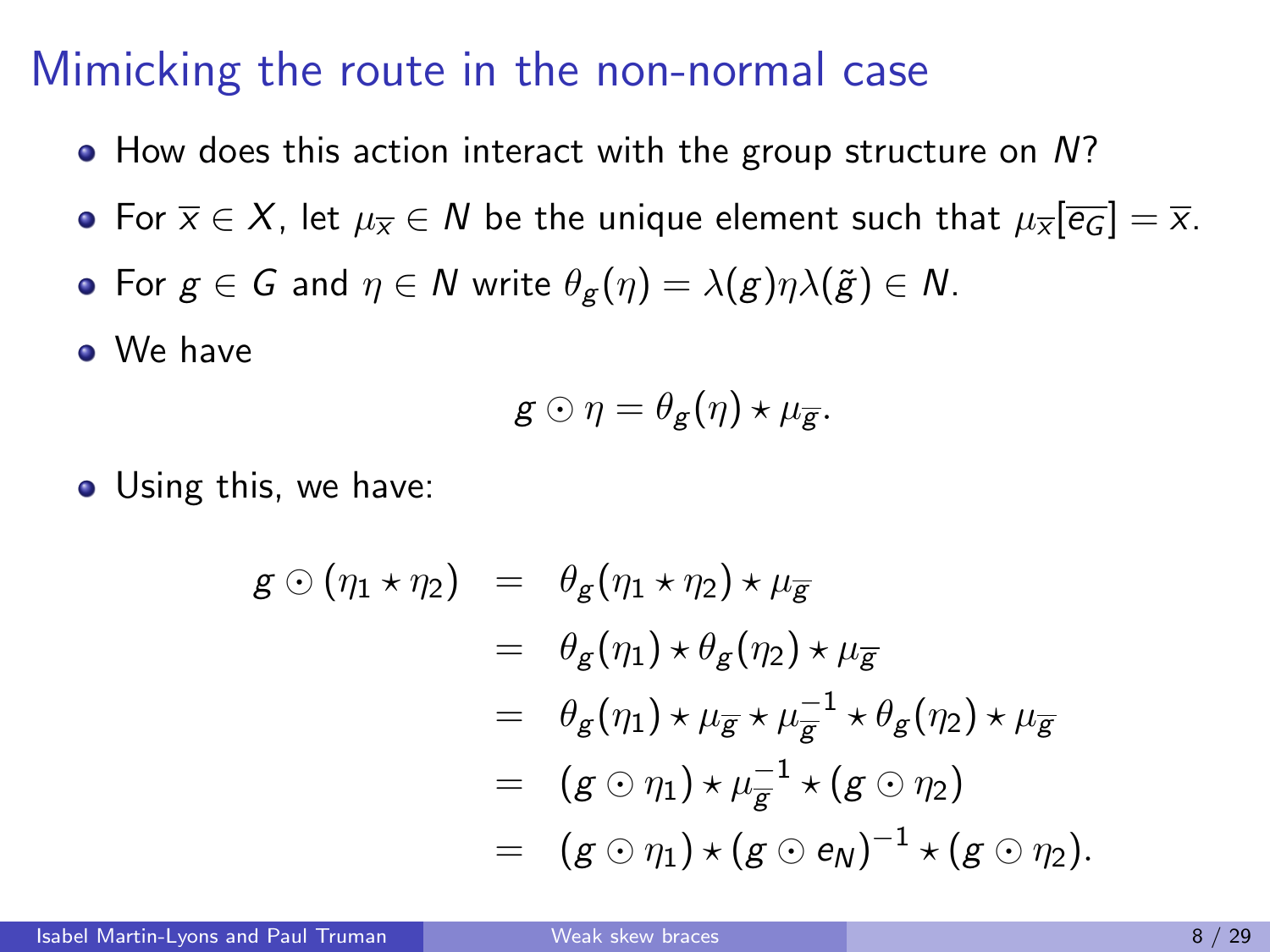#### Example

- Let  $K=\mathbb{Q}$  and  $L=K(\delta)$  with  $\delta^4=2.$
- The Galois closure of  $L/K$  is  $E = L(i)$ .
- $\bullet$  We have  $G = \langle r, s \rangle \cong D_4$  with

$$
r(\delta) = i\delta
$$
,  $r(i) = i$ ,  $s(\delta) = \delta$ ,  $s(i) = -i$ .

- In this notation  $G_L = \langle s \rangle$ , and  $X = \{\overline{e}, \overline{r}, r^2, r^3\}.$
- Let  $\eta = \lambda(r) \in \text{Perm}(X)$  and  $N = \langle \eta \rangle$ . Then N is regular and G-stable.
- $\bullet$  The transitive action of G on N is given by

$$
r^is^j\odot\eta^k=\eta^{i+(-1)^jk}.
$$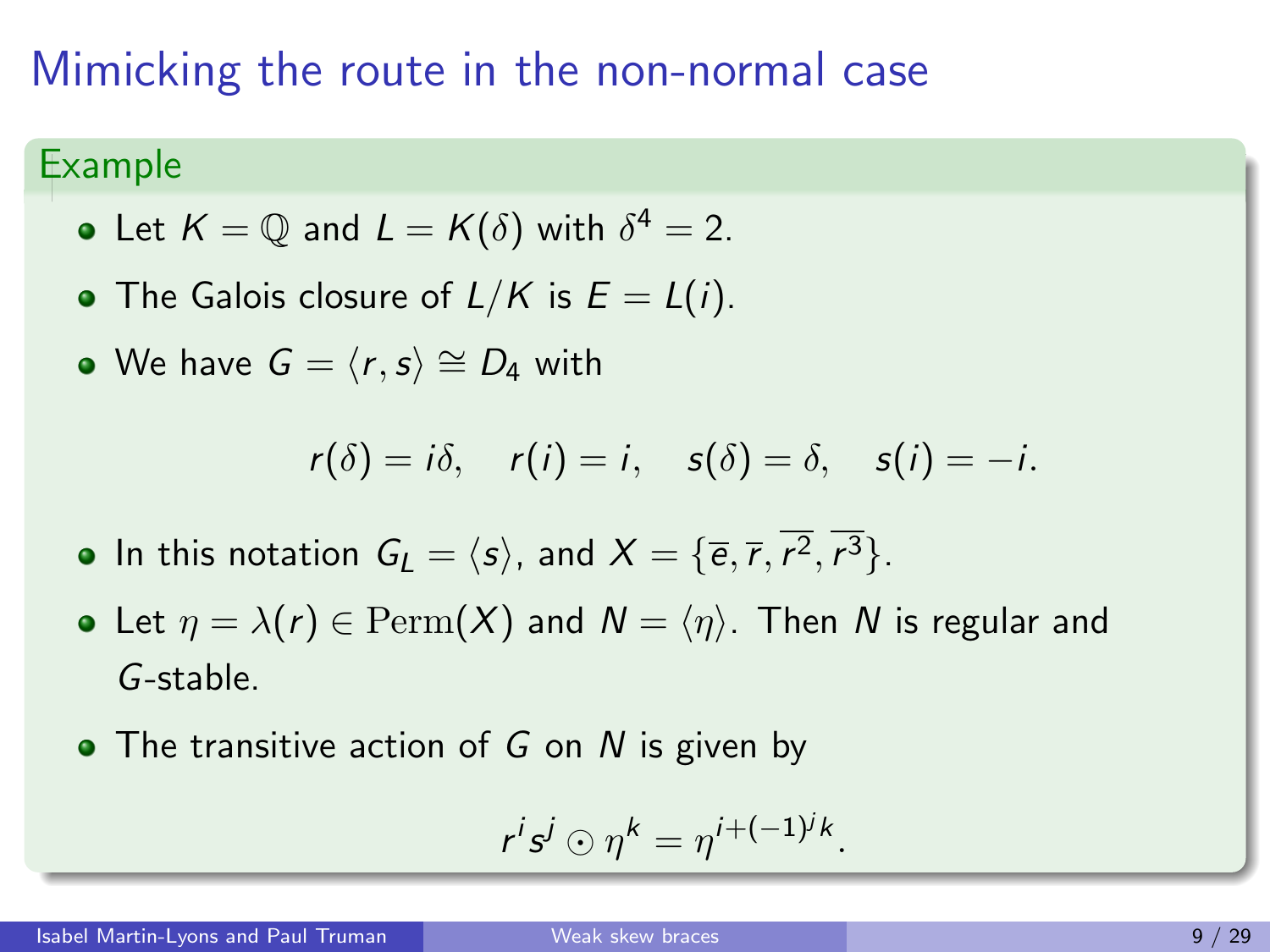#### Example (continued...)

Recall: The transitive action of  $G$  on  $N$  is given by

$$
r^i s^j \odot \eta^k = \eta^{i+(-1)^j k}.
$$

#### We have

$$
r^{i}s^{j} \odot (\eta^{k} \star \eta^{\ell}) = r^{i}s^{j} \odot (\eta^{k+\ell})
$$
  
= 
$$
\eta^{i+(-1)^{j}(k+\ell)},
$$

#### whereas

$$
(r^{i}s^{j} \odot \eta^{k}) \star (r^{i}s^{j} \odot e_{N})^{-1} \star (r^{i}s^{j} \odot \eta^{\ell}) = \eta^{i+(-1)^{j}k} \star \eta^{-i} \star \eta^{i+(-1)^{j}\ell} = \eta^{i+(-1)^{j}(k+\ell)}.
$$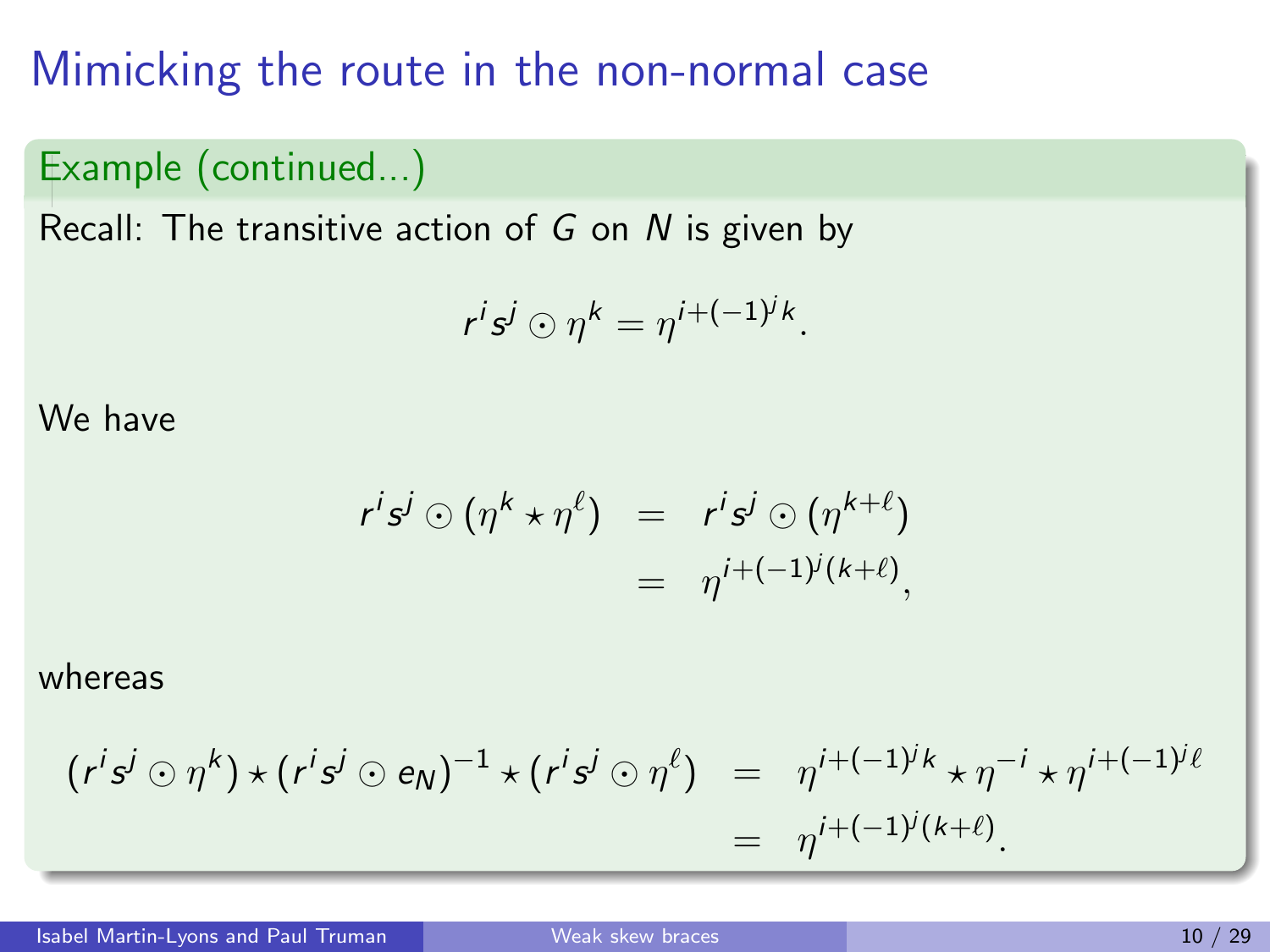# The definition

#### Definition

- A weak skew brace is a 5-tuple  $W = (G, \cdot, W, \star, \odot)$  where
	- $\bullet$  (G, ·) and (W,  $\star$ ) are groups;
	- $\bullet \odot$  is a transitive action of  $(G, \cdot)$  on W such that for all  $g \in G$  and  $v, w \in W$  we have

$$
g\odot(v\star w)=(g\odot v)\star(g\odot e_W)^{-1}\star(g\odot w)
$$

where  $e_W$  is the identity element in W and  $^{-1}$  denotes inverse with respect to  $\star$ .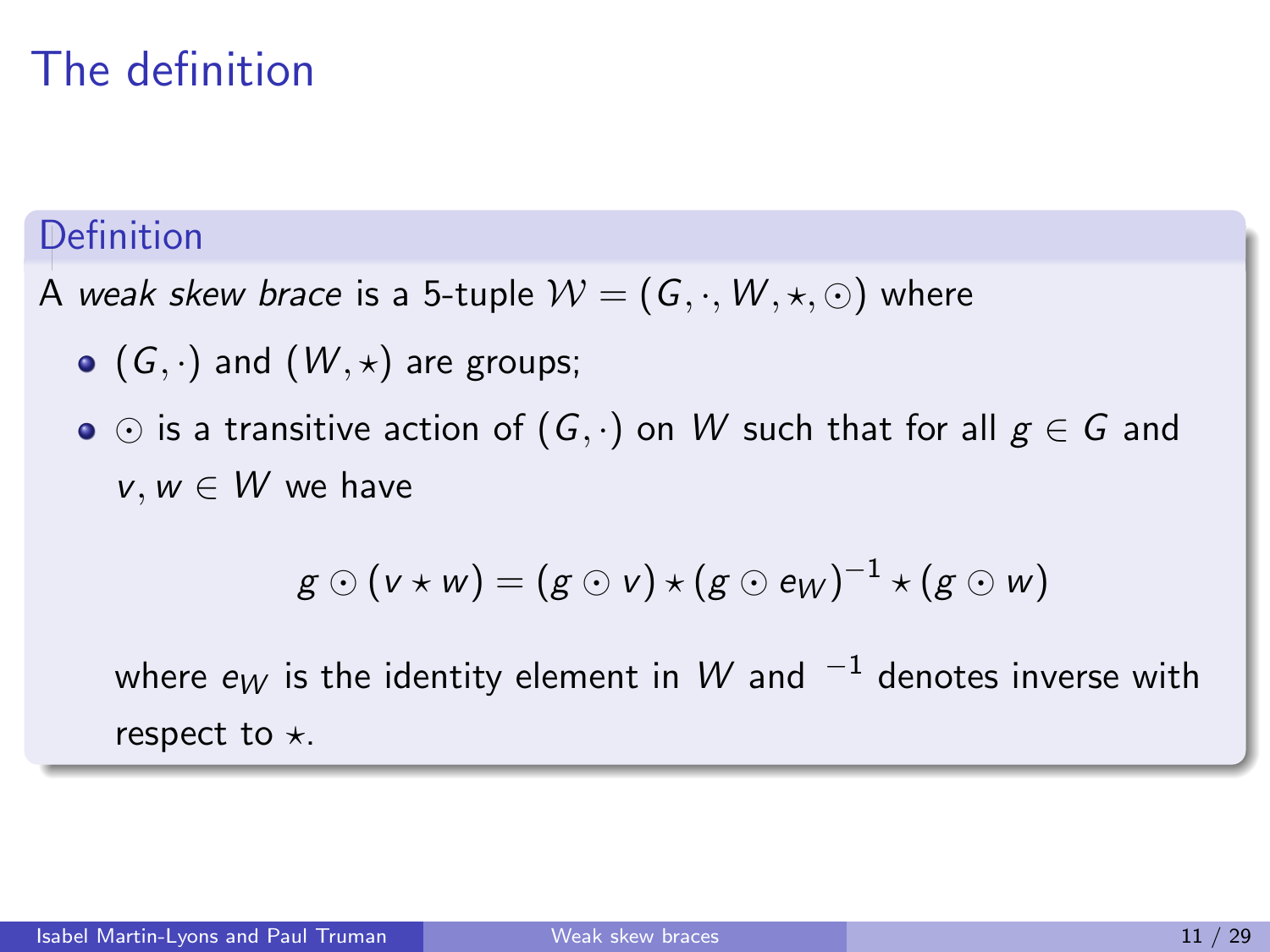### The remarks

Recall:  $W = (G, \cdot, W, \star, \odot)$  with  $g \odot (v \star w) = (g \odot v) \star (g \odot e_W)^{-1} \star (g \odot w)$  (1)

- <span id="page-11-0"></span>• We call [\(1\)](#page-11-0) the weak skew brace relation.
- We must have  $|G|$  a multiple of  $|W|$ .
- A weak skew brace in which  $|G| = |W|$  is essentially a skew brace.
- Where possible, we write  $W = (G, W, \odot)$ , and say "weak brace".
- $\bullet$  An alternative route is to transport the group structure of N to the set  $X$ , which already has a natural transitive action of  $G$ .
- We can also reinterpret the whole situation via Byott's translation theorem.
- All of these points of view ought to give "the same" answer: see later.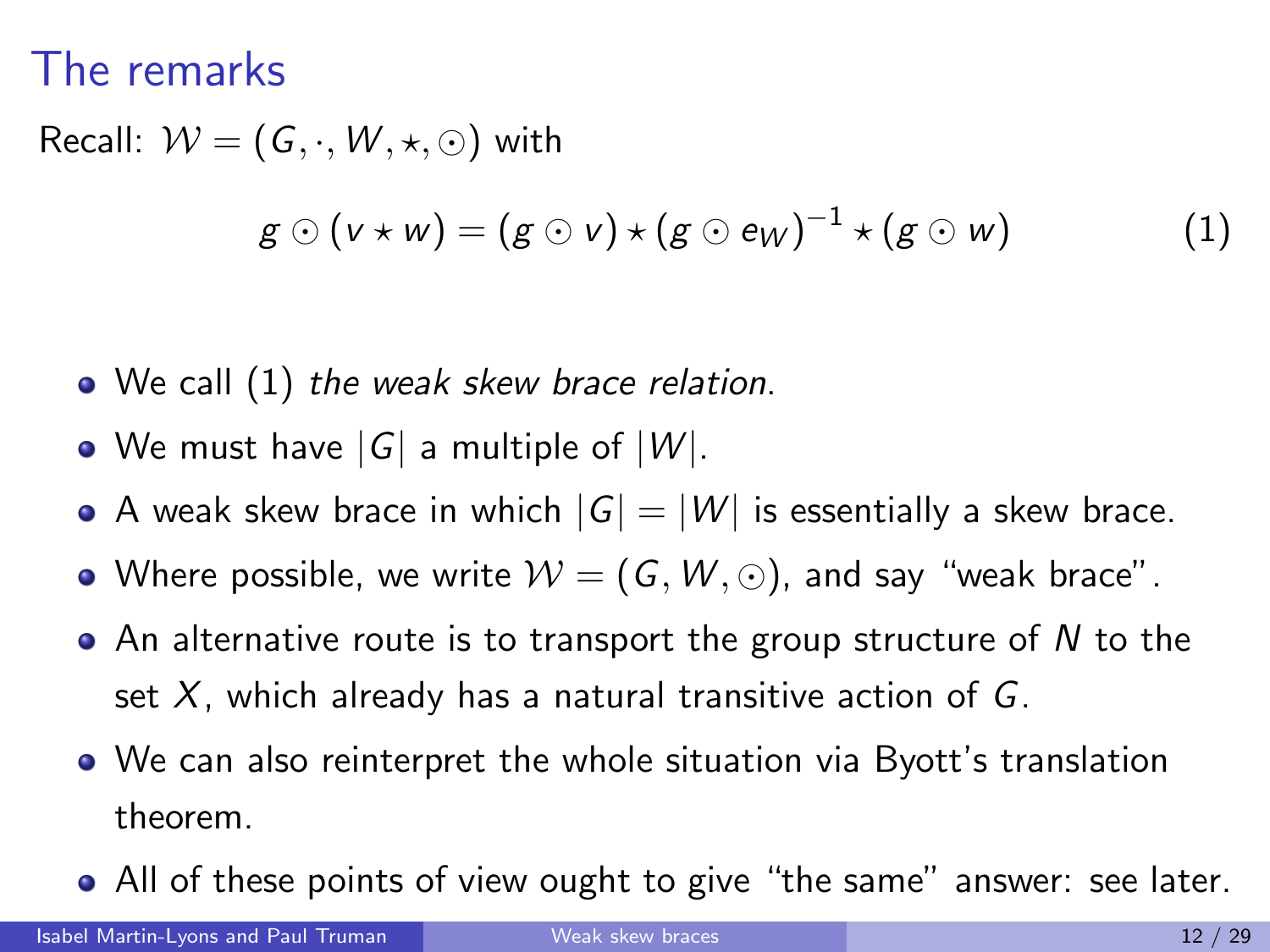### The correspondence

- $\bullet$  We have seen that given a group G and a subgroup  $G_L$ , a regular G-stable subgroup of  $\mathrm{Perm}(G/G_L)$  yields a weak brace  $(G, N, \odot)$ .
- Conversely, suppose that  $W = (G, W, \odot)$  is a weak brace.
- Let  $\lambda_* : W \to \mathrm{Perm}(W)$  be the left regular representation.
- Define  $\lambda_{\Omega}: G \to \text{Perm}(W)$  by  $\lambda_{\Omega}(g)[w] = g \odot w$ .
- We have

$$
\lambda_{\odot}(g)\lambda_{\star}(v)\lambda_{\odot}(\tilde{g})[w] = g \odot (v \star (\tilde{g} \odot w))
$$
  
=  $(g \odot v) \star (g \odot \text{ew})^{-1} \star (g \odot (\tilde{g} \odot w))$   
=  $\lambda_{\star}((g \odot v) \star (g \odot \text{ew})^{-1})[w],$ 

So  $\lambda_{\star}(W)$  is a G-stable subgroup of  $\mathrm{Perm}(W)$ .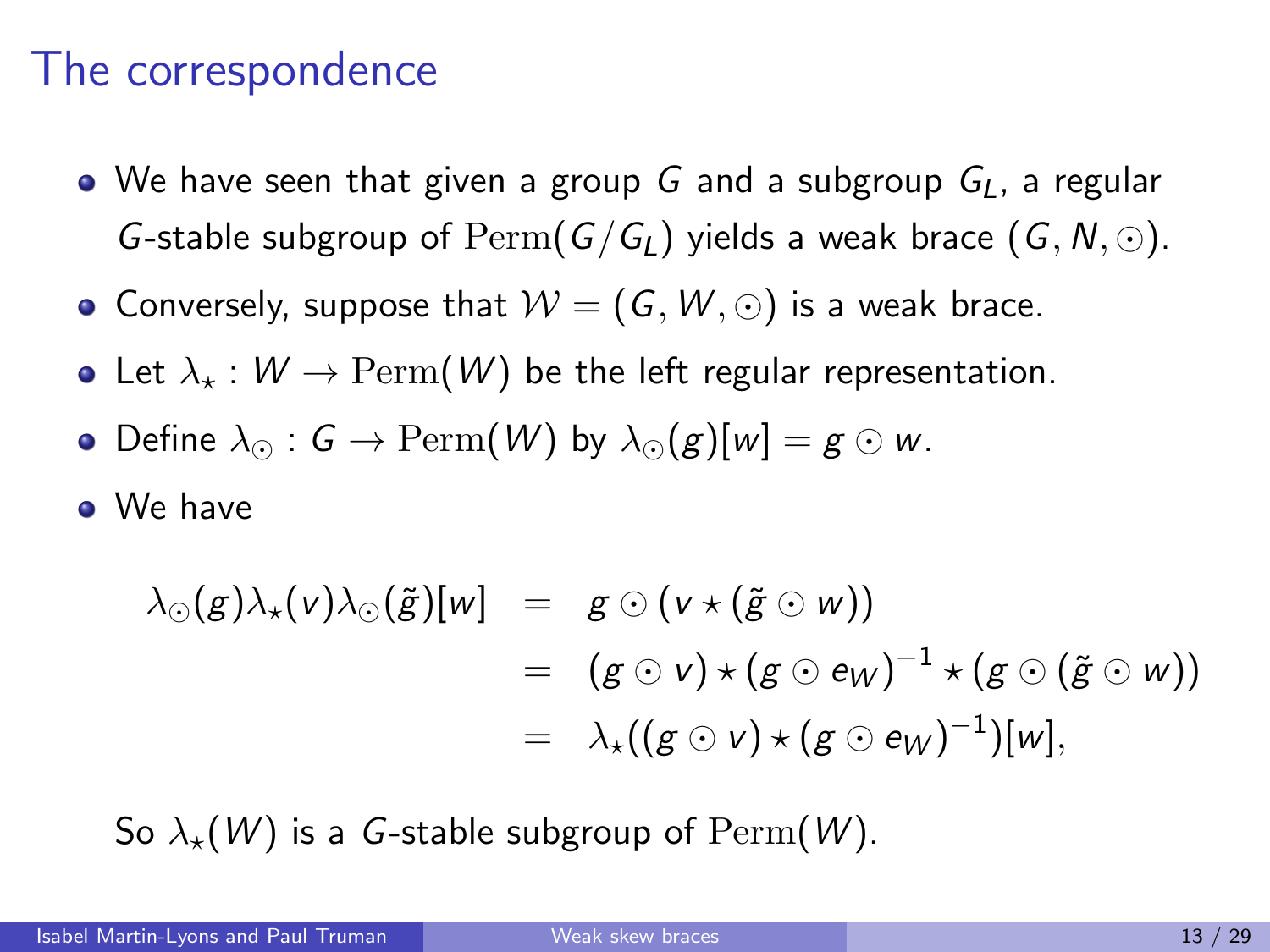# The correspondence (continued)

- Now let  $G' = \operatorname{Stab}_G(e_W)$ .
- The map  $W\to G/G'$  defined by

$$
(g\odot e_W)\rightarrow gG'
$$

is a well defined bijection, and induces an isomorphism

$$
\mathrm{Perm}(W) \cong \mathrm{Perm}(G/G').
$$

- This isomorphism transports  $\lambda_{\star}(W)$  to a regular subgroup of  $\operatorname{Perm}(\mathsf{G}/\mathsf{G}')$ , and  $\lambda_{\odot}(\mathsf{G})$  to  $\lambda_{\cdot}(\mathsf{G})$ , the image of the left translation map.
- Hence we obtain a HGS on an appropriate separable extension.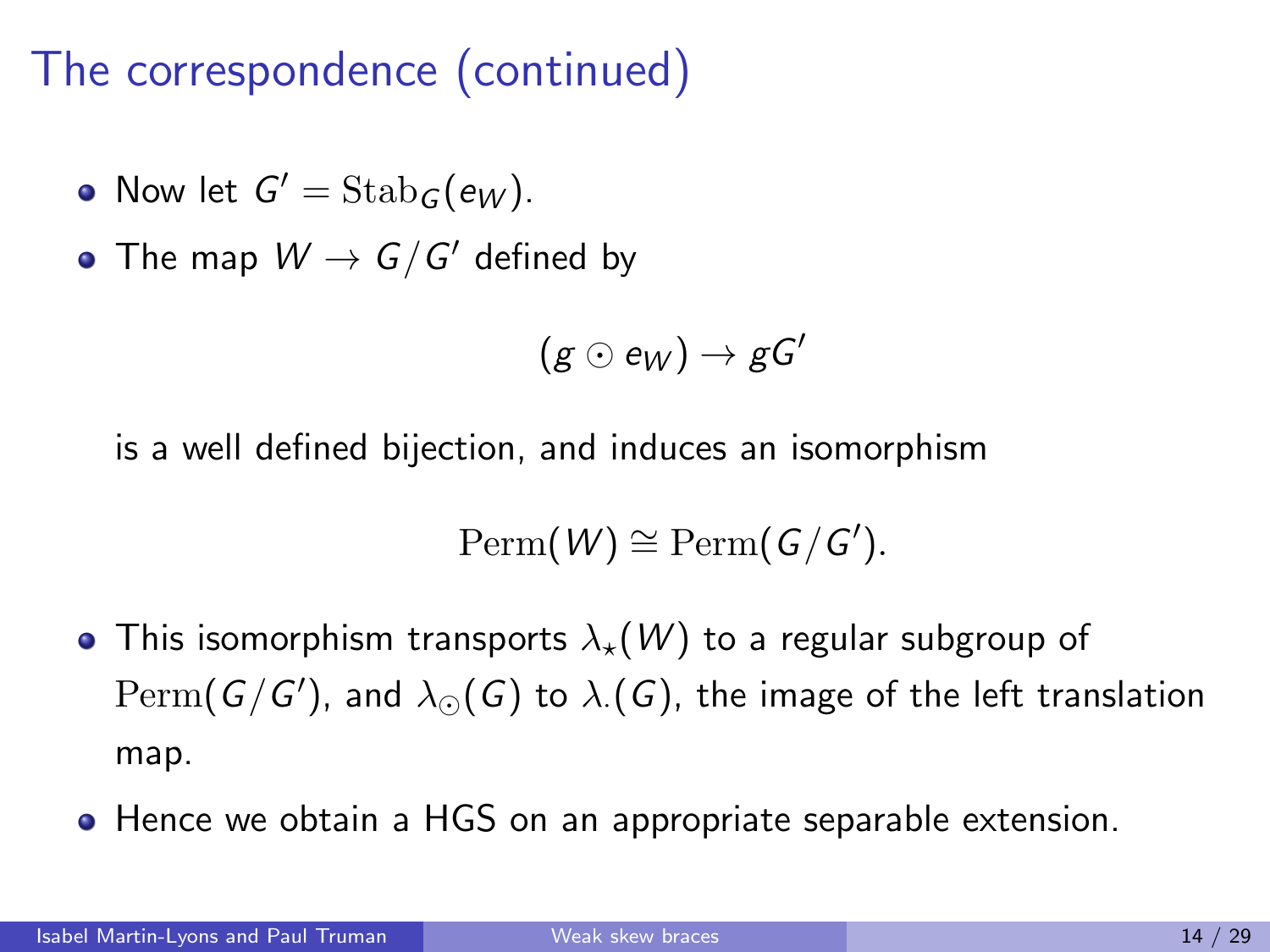# Reducing problems

#### Definition

A weak brace  $\mathcal{W} = (G, W, \odot)$  is said to be *reduced* if the action of G on W is faithful.

- Possibly this should be part of the definition, but this would cause problems concerning substructures: see later.
- Weak braces obtained from G/P theory are reduced.

#### **Expectation**

Every weak brace  $W$  should have a reduced form: If  $W = (G, W, \odot)$  is not reduced then let  $H = \text{ker}(\lambda_{\odot})$  and consider  $(G/H, W, \odot')$ , with  $G/H$  acting in the natural way. Need a notion of isomorphism to make this precise.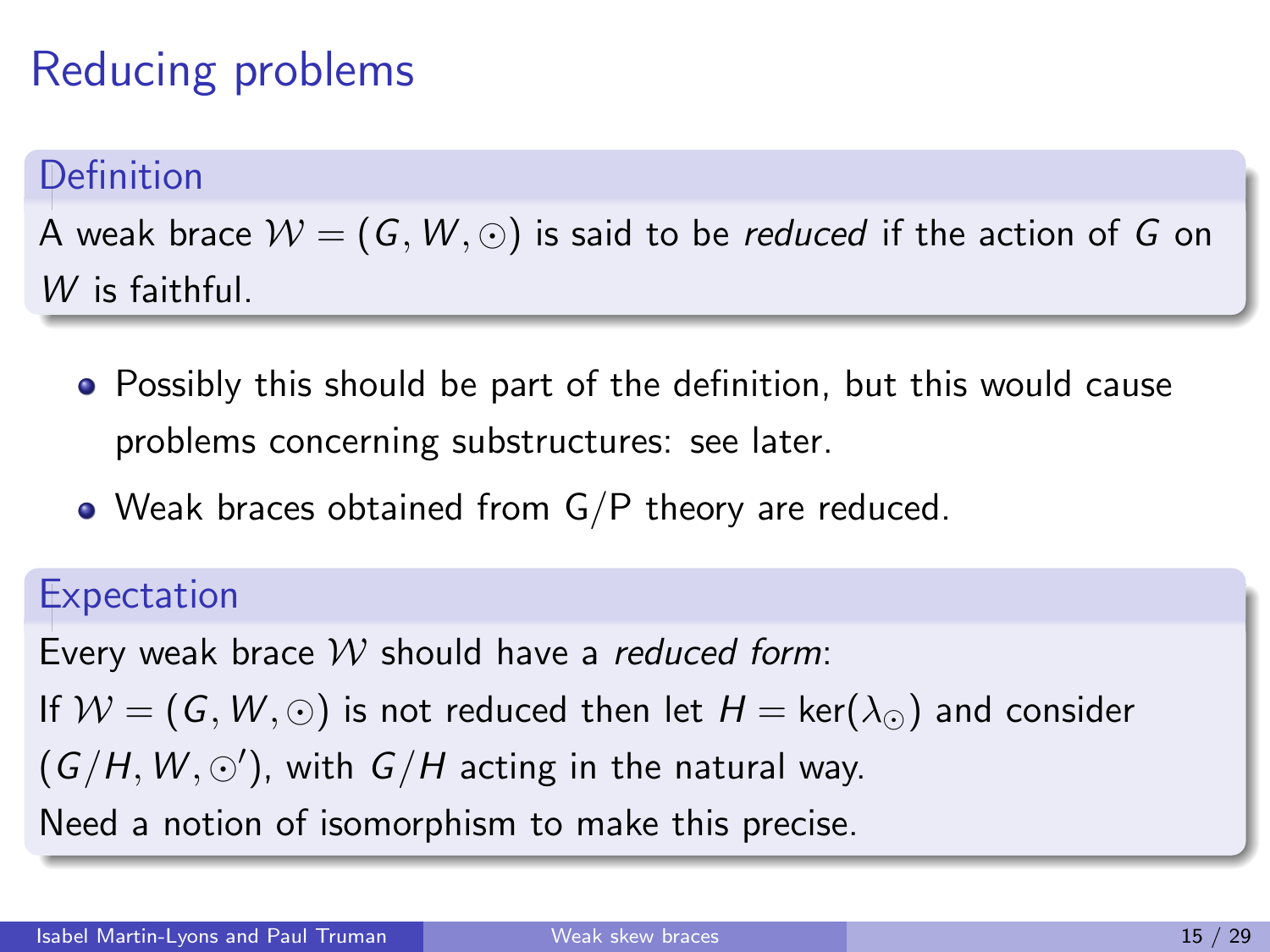# **Substructures**

Definition (Sub Weak Brace)

A weak brace  $(H, V, \odot)$ , is a sub weak brace of  $(G, W, \odot)$  if

- $\bullet$  H is a subgroup of G,
- $\bullet$  V is a subgroup of W,
- $\bullet$   $\odot$  restricts to a transitive action of H on V.

We also capture precisely these objects with the following formulation.

#### Proposition

Given a weak brace  $W = (G, W, \odot)$ , if H is a subgroup of G and  $V := \{h \odot e_W | h \in H\}$  is a subgroup of W, then  $(H, V, \odot)$  is a sub weak brace of  $W$ .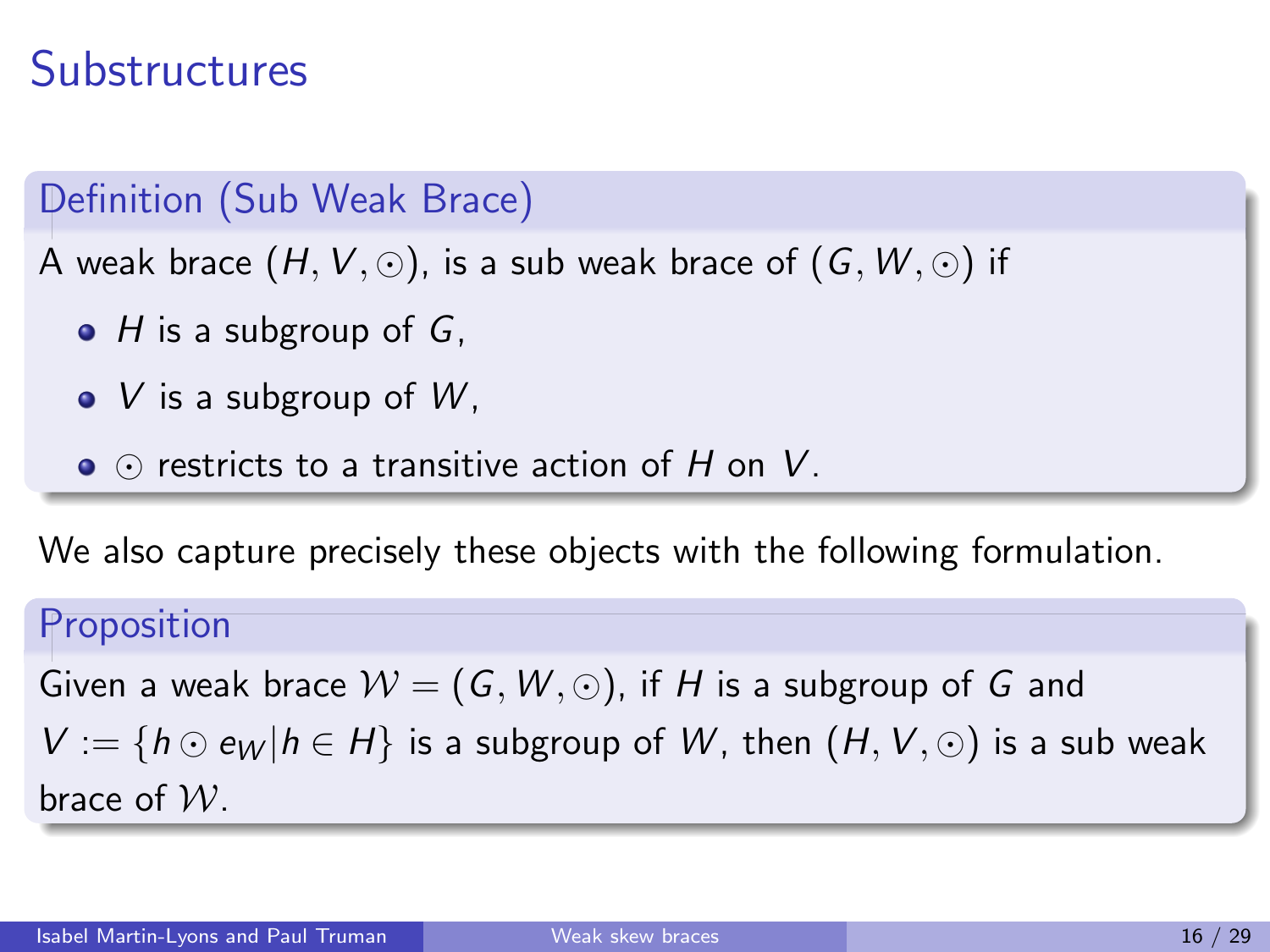# **Morphisms**

#### Definition (Homomorphism)

Let  $\mathcal{W}=(G,W,\odot)$  and  $\mathcal{W}'=(G',W',\odot')$  be weak braces,

 $S = \mathsf{Stab}_G(e_W)$  and  $S' = \mathsf{Stab}_{G'}(e_{W'}).$ 

A weak brace homomorphism  $\bm{\varphi}:\mathcal{W}\to\mathcal{W}'$  comprises

- a group homomorphism  $\varphi: \mathsf{G}\to \mathsf{G}'$  with  $\varphi(\mathsf{S})\subseteq \mathsf{S}'$
- an induced map  $\bar{\varphi}:W\to W'$  given by  $\bar{\varphi}(g\odot e_{W}) := \varphi(g)\odot' e_{W'},$ which we require is a group homomorphism  $W \to W'$ .

#### Definition (Isomorphism)

An isomorphism of weak braces is a homomorphism  $\varphi$  where the induced map  $\bar{\varphi}$  is a group isomorphism and  $\varphi(\overline{S}) = S'.$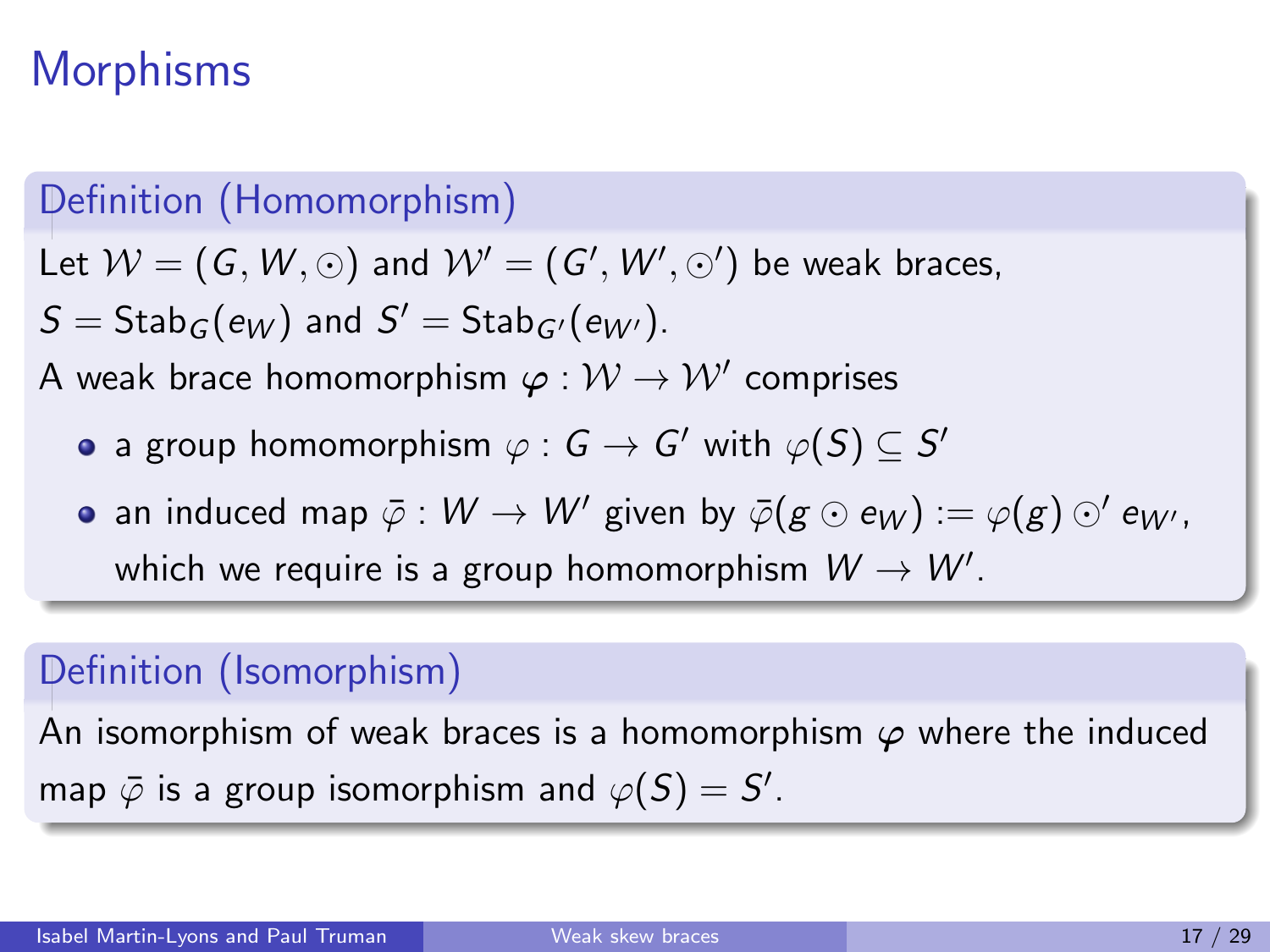# The Induced Map

$$
\varphi: \mathcal{W} \to \mathcal{W}', \varphi: G \to G' \text{ and } \overline{\varphi}(g \odot e_W) := \varphi(g) \odot' e_{W'}.
$$

#### Remarks

• Defining  $\bar{\varphi}$  in this way ensures  $\bar{\varphi}(g \odot w) = \varphi(g) \odot' \bar{\varphi}(w)$  in general. With  $g \in G$ ,  $w \in W$  and  $g_w \in G$  such that  $w = g_w \odot e_W$ ,

$$
\bar{\varphi}(g \odot w) = \bar{\varphi}(g \odot (g_w \odot e_W))
$$
  
=  $\varphi(g \cdot g_w) \odot' e_{W'}$   
=  $\varphi(g) \odot' (\varphi(g_w) \odot' e'_W)$   
=  $\varphi(g) \odot' \bar{\varphi}(w)$ .

• Conversely, why not have unrelated homomorphism  $\psi : W \to W'$ with  $\psi(g \odot w) = \varphi(g) \odot' \psi(w)$  for all  $g \in G$  and  $w \in W$ ? Taking  $w = e_W$ , we end up back at our definition of  $\bar{\varphi}$ .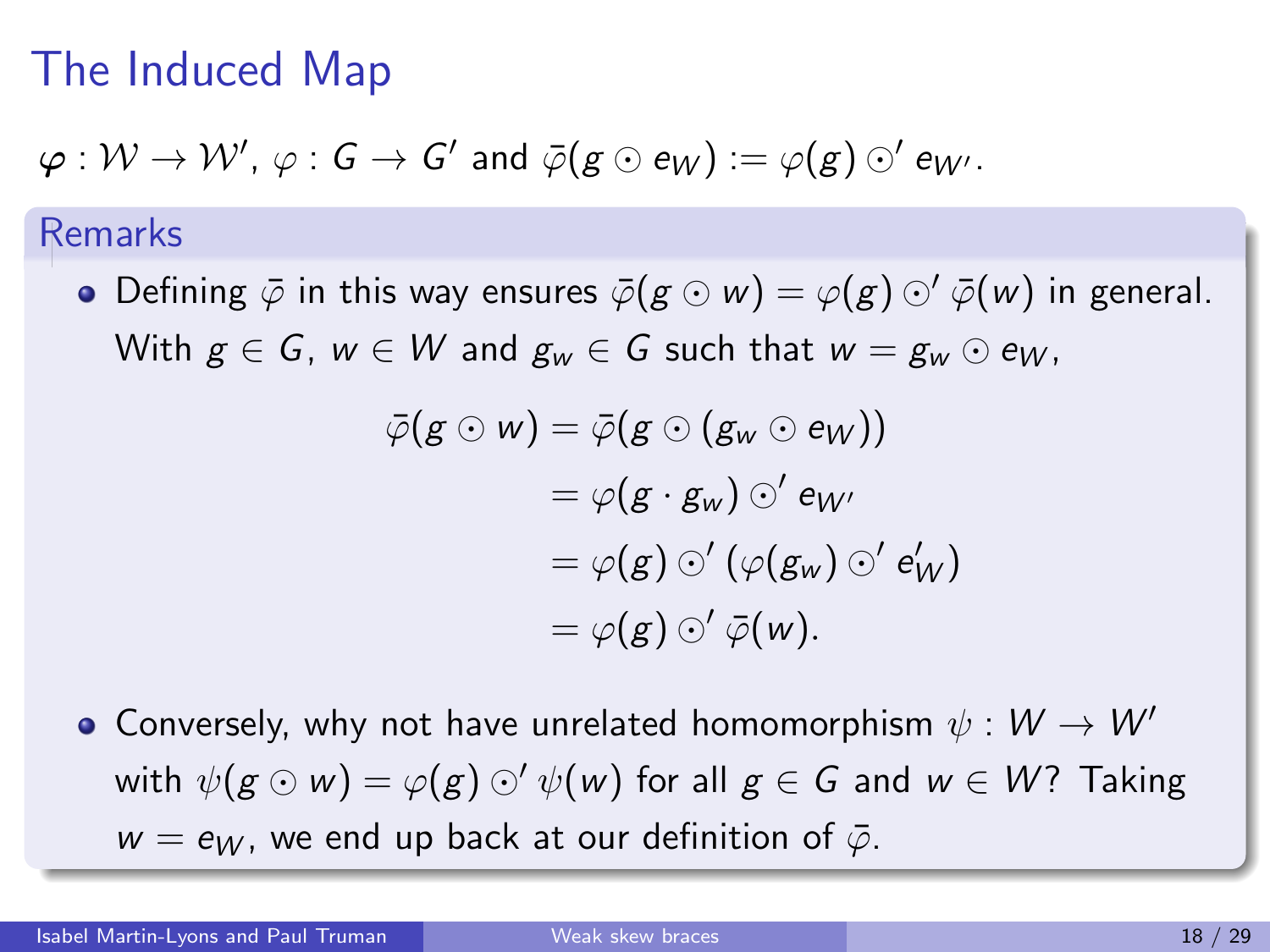# Reduction and Isomorphism

Recall that we call a weak brace  $W = (G, W, \odot)$  reduced if the action  $\odot$ is faithful.

- Our current definition of isomorphic allows for a mismatch in the acting groups. This is motivated by  $G/P$  allowing for picking a larger extension than the Galois closure, and our feeling that this should give "the same" answer. On the weak brace end in the abstract, this is saying that if you throw away elements of G in the kernel of  $\lambda_{\odot}$ then you have not lost anything meaningful.
- Unhappily, this means that it is possible for an isomorphism to have no inverse. But forcing the two weak braces to be reduced solves this.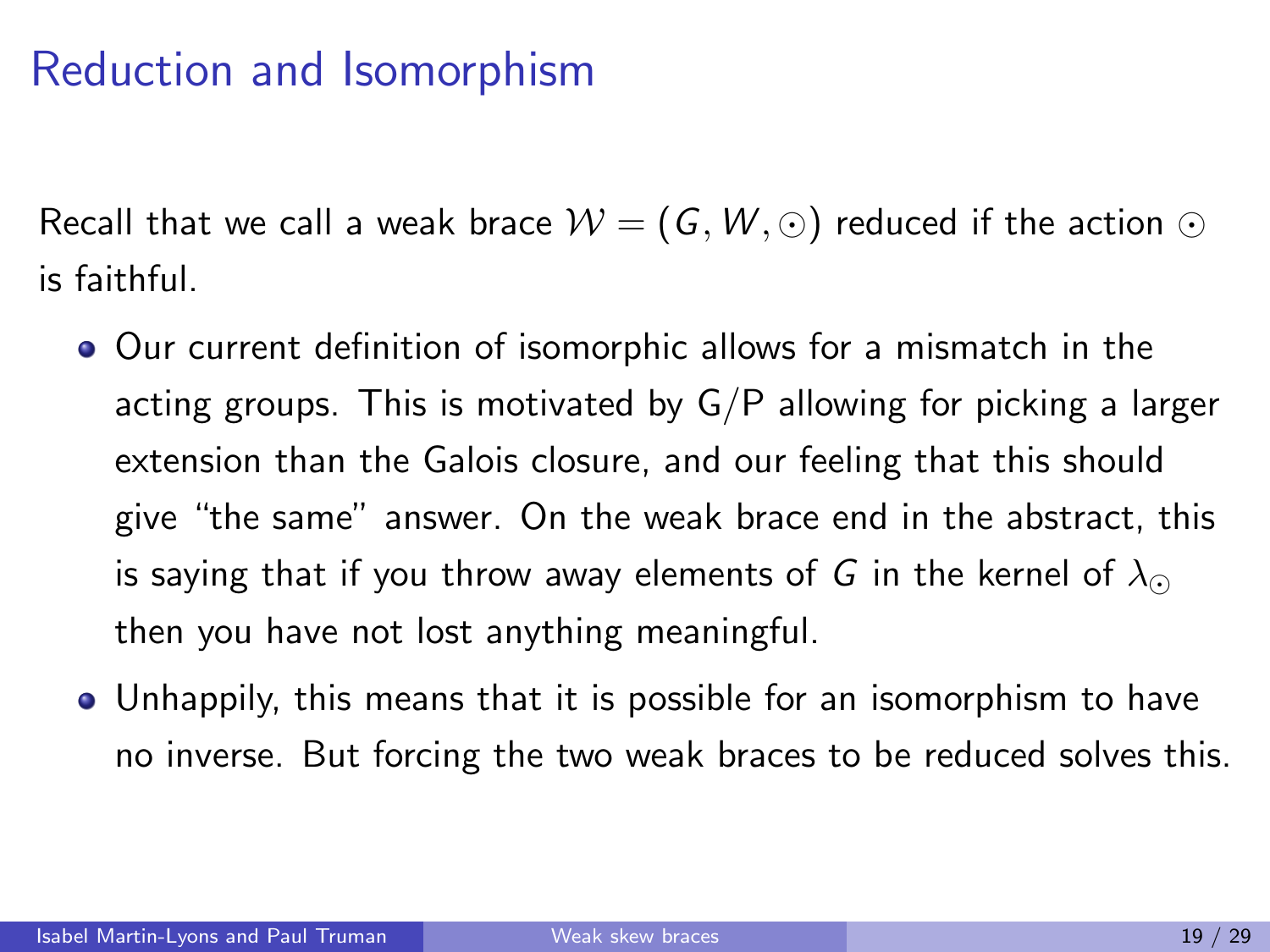# Reduction and Isomorphism

#### Proposition

If there is a weak brace isomorphism  $\varphi: \mathcal{W} \to \mathcal{W}'$ , where  $\mathcal W$  and  $\mathcal{W}'$  are both reduced then  $\varphi: \mathsf{G}\to \mathsf{G}'$  will also be an isomorphism.

#### Proof.

First show that  $\varphi$  is injective. Suppose  $\varphi(g) = \varphi(h)$  for some  $g, h \in G$ ,

$$
\Rightarrow \varphi(g) \odot' w' = \varphi(h) \odot' w' \qquad \forall w' \in W'
$$
  
\n
$$
\Rightarrow \qquad \bar{\varphi}(g \odot w) = \bar{\varphi}(h \odot w) \qquad \forall w \in W
$$
  
\n
$$
\Rightarrow \qquad g \odot w = h \odot w \qquad \forall w \in W
$$
  
\n
$$
\Rightarrow \qquad g = h.
$$

The Orbit-Stabilizer theorem gives  $|G|=|W||S|=|W'||S'|=|G'|$ , so  $\varphi$  is really an isomorphism.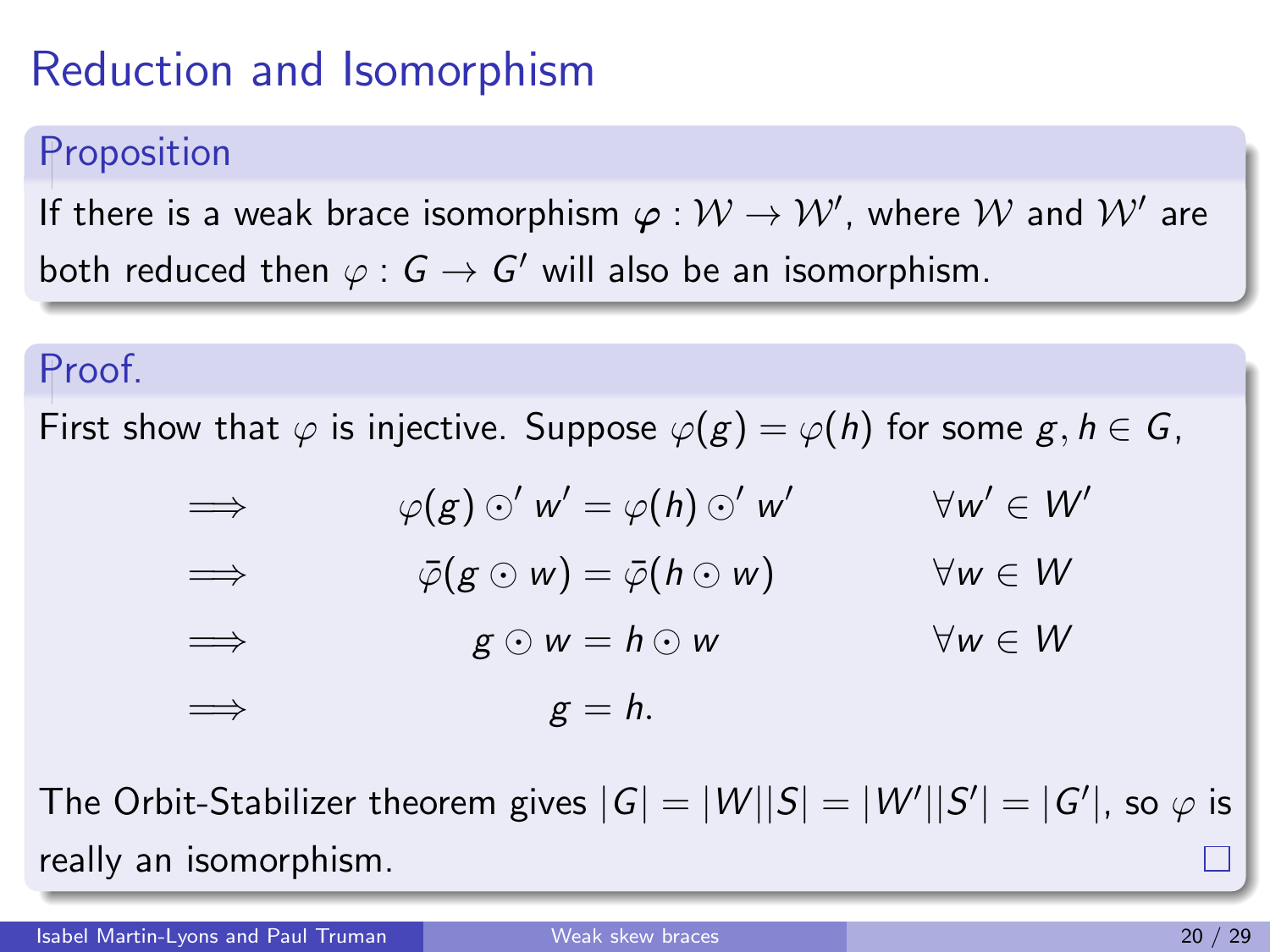### Reduction

#### Proposition (Our Expectation)

For every weak brace  $W = (G, W, \odot)$  there is a reduced weak brace  $\mathcal{W'}=(G',\mathcal{W},\odot')$  with  $\mathcal W$  isomorphic to  $\mathcal W'.$ 

#### Proof.

- If  ${\mathcal W}$  is reduced then we are done. If not, let  $G'$  be  $G/\ker(\lambda_\odot)$ ,  $\varphi$  be the natural projection of  $G$  onto  $G'$ , and  $G'$  act on  $W$  via  $\odot'$  with  $\bar{g} \odot' w = g \odot w$ .
- Then  $\bar{\varphi} : W \to W$  is given by  $\bar{\varphi}(g \odot e_W) = \bar{g} \odot' e_W = g \odot e_W$ , so that  $\bar{\varphi}$  is in fact the trivial map  $W \to W$ , an isomorphism.
- The  $\bar{g}$  for which  $\bar{g} \odot' e_W = e_W$  are precisely those for which  $g \odot e_W = e_W$  so  $\varphi(\text{Stab}_G(e_W)) = \text{Stab}_{G'}(e_W)$ .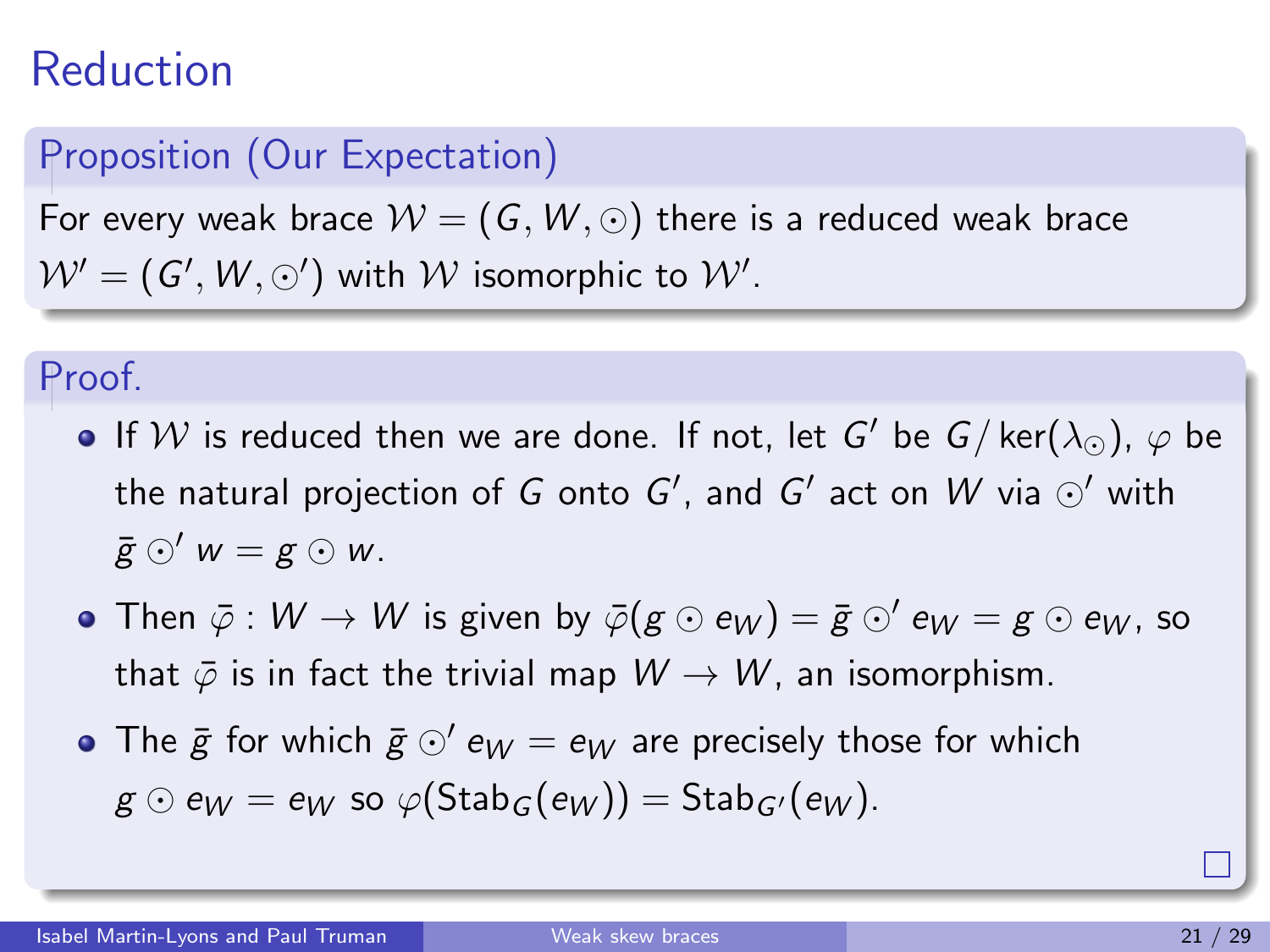## Images and Kernels

As we would hope we find (fairly straightforwardly) that the image of a homomorphism is a sub weak brace of the codomain.

Much like our definition of isomorphism, we believe the focus with the kernel should be on the star groups. We propose

$$
\ker(\varphi)=(\varphi^{-1}(S'),\ker(\bar{\varphi}),\odot).
$$

- The motivation for taking  $\varphi^{-1}(S')$  as opposed to ker $(\varphi)$  is that  $\varphi^{-1}(S')$  acts transitively on ker $(\bar{\varphi})$ , where ker $(\varphi)$  may not. This ensures that the kernel is a sub weak brace of the domain.
- Note that if the action  $\odot$  is regular (so we essentially have a skew brace),  $S'$  is precisely  $\{e_{G'}\}$  so  $\varphi^{-1}(S')$  is actually the kernel of  $\varphi$ .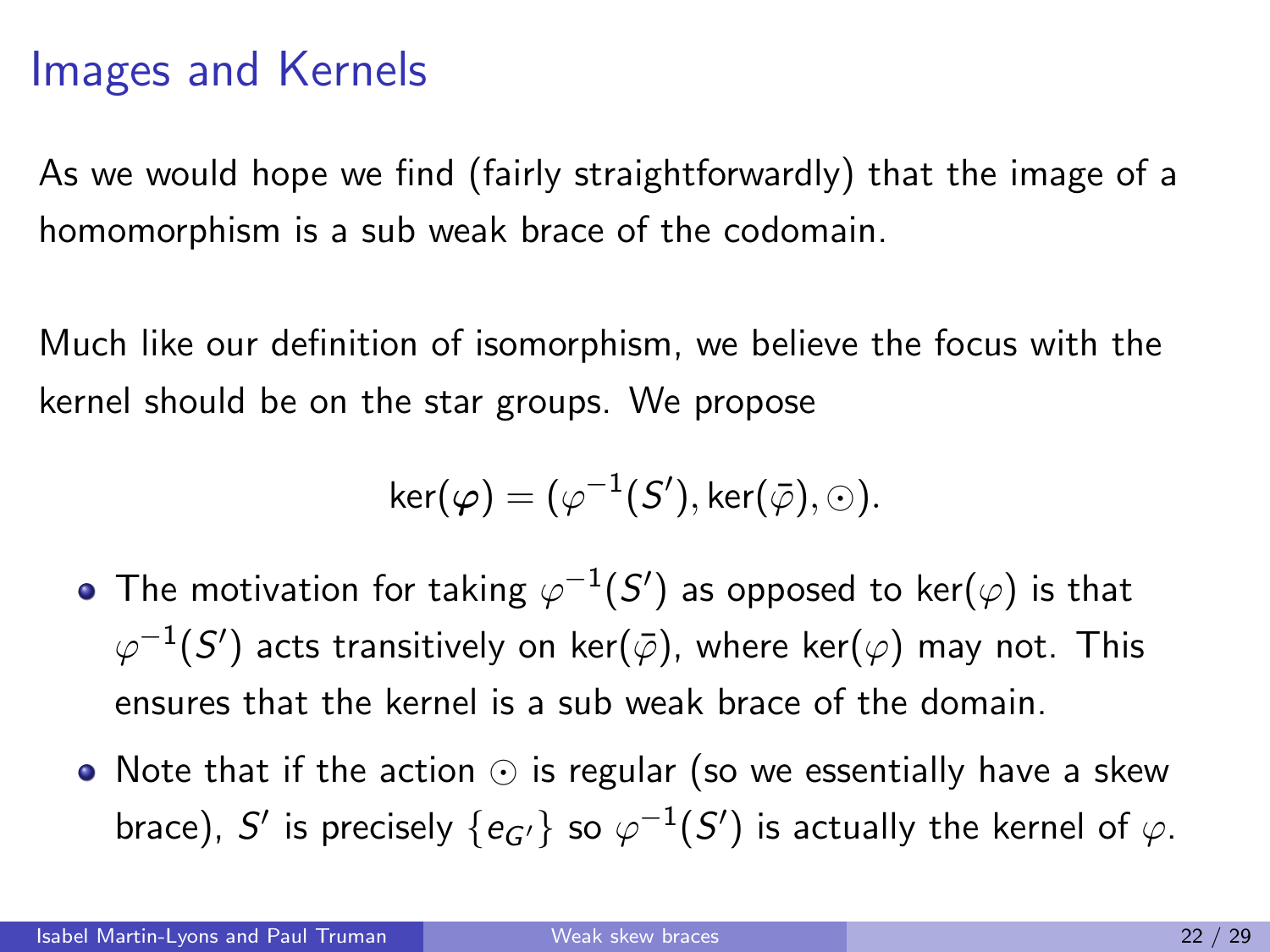# Kernels

#### Proposition

Let  $\varphi: (G,\cdot,W,\star,\odot)\to (G',\cdot',W',\star',\odot')$  be a weak brace homomorphism. If  $k \in \text{ker}(\bar{\varphi})$  and  $g \in G$ , then

$$
\gamma_{g}(k)=(g\odot e_{W})^{-1}\star (g\odot k)\in \ker(\bar{\varphi}).
$$

#### Proof.

Let  $k \in \text{ker}(\bar{\varphi})$  and  $g \in G$ . Then,

$$
\begin{aligned} \bar{\varphi}(\gamma_g(k))&=\bar{\varphi}((g\odot e_W)^{-1}\star(g\odot k))\\&=(\bar{\varphi}(g\odot e_W))^{-1}\star'\bar{\varphi}(g\odot k)\\&=(\varphi(g)\odot' e_{W'})^{-1}\star'(\varphi(g)\odot' e_{W'})\\&=e_{W'}.\end{aligned}
$$

Hence  $\gamma_{\mathbf{g}}(k) \in \text{ker}(\bar{\varphi})$ .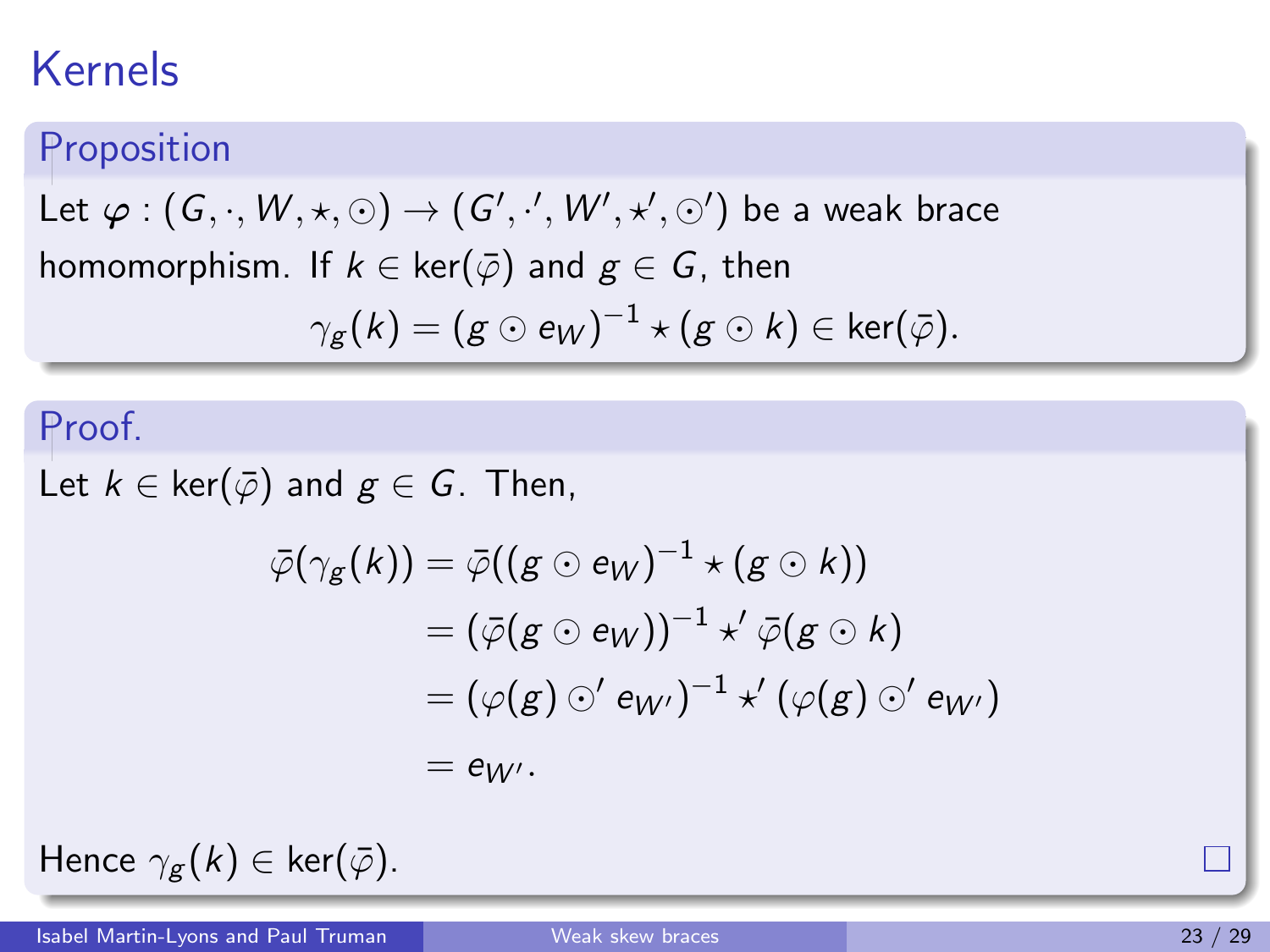## Ideals

Bringing these properties together we form the definition of ideal.

### Definition (Ideal)

Let  $W = (G, W, \odot)$ , we define an ideal of W to be a sub weak brace  $(H, V, \odot)$  where V is a normal subgroup W, and

$$
\gamma_{\mathcal{g}}(k)=(\mathcal{g}\odot e_{W})^{-1}(\mathcal{g}\odot v)\in V
$$

for all  $g \in G$  and all  $v \in V$ .

#### Remark

When we specialize to the skew brace case, this definition amounts to a left ideal normal in the "additive" part. We do not require  $H$  to be normal in G as we expect this normality to correspond to intermediate Galois extensions on the Hopf-Galois end.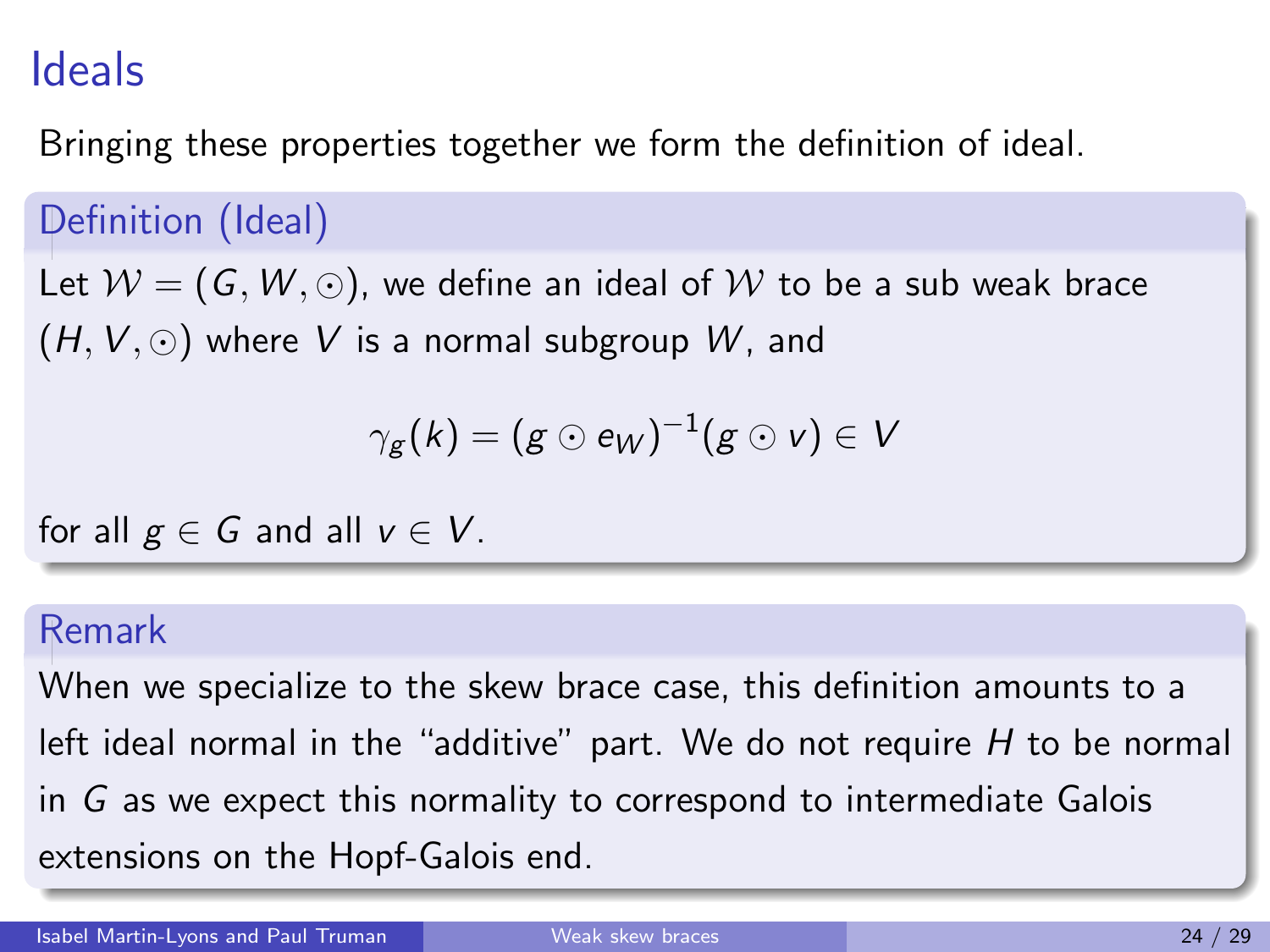#### Proposition (A contender)

If  $(H, V, \odot)$  is an ideal of  $(G, W, \odot)$ , then  $(G, W/V, \odot)$  forms a weak brace, where  $g \odot wV = (g \odot w)V$ .

- $\bullet$  The issue we have is that H is completely lost in the quotient.
- But we can use this to construct a weak skew brace from a genuine skew brace.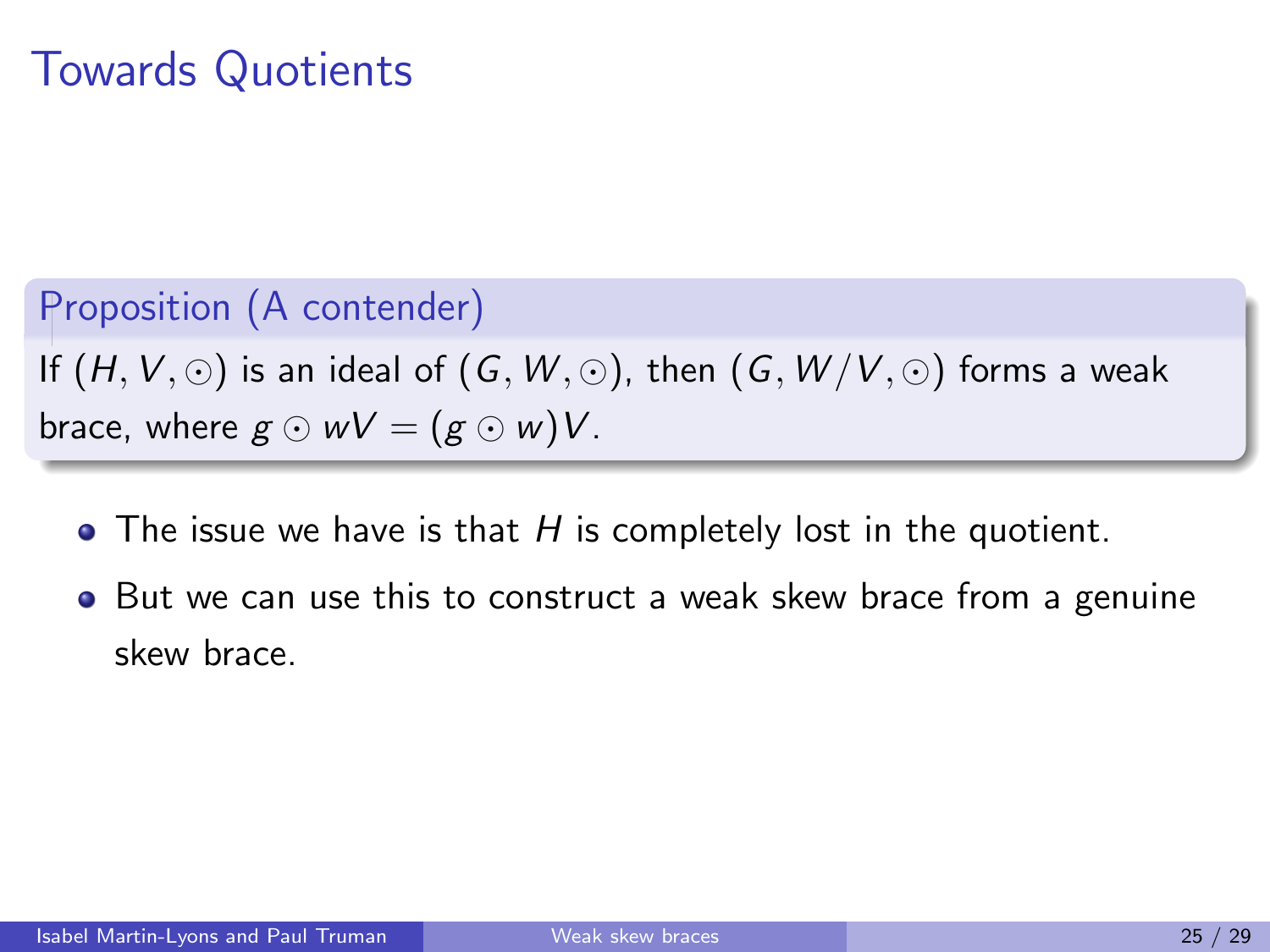### Example

Recall the setup for our examples, 
$$
\delta^4 = 2
$$
.

E = Q(i, δ) G=hr,si∼=D<sup>4</sup> GL=hsi L = Q(δ) K = Q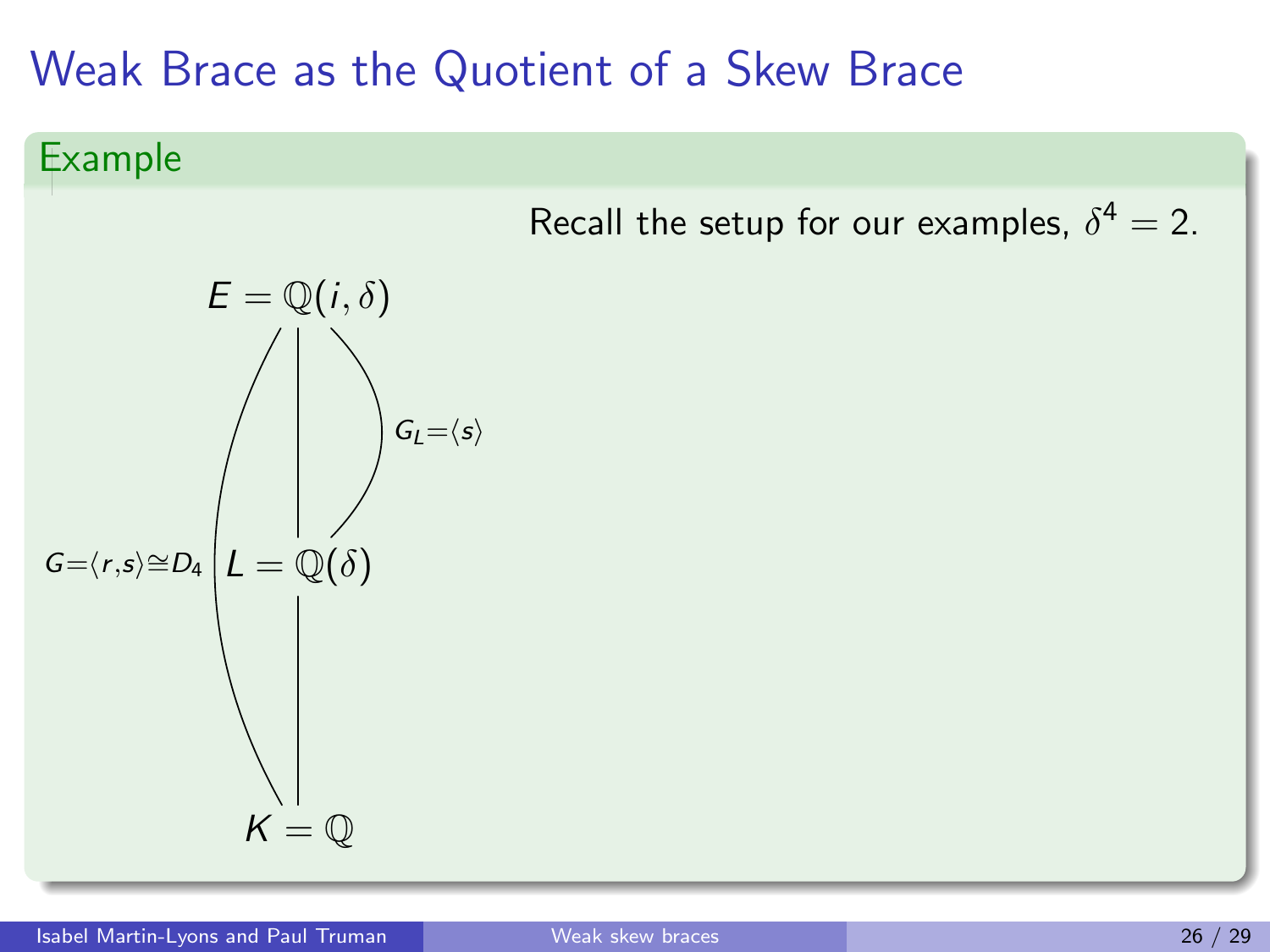$G_L = \langle s \rangle$ 

#### Example

Recall the setup for our examples,  $\delta^4 = 2$ . We found a skew brace coming from  $E/K$ given by  $(N, \star, \cdot)$  where N is generated by  $\eta = \lambda(r)$  and  $\pi = \rho(s)$ ,  $\star$  is composition in  $\mathrm{Perm}(G)$ , and  $\eta^i\pi^j\cdot\eta^k\pi^\ell=\eta^{i+(-1)^jk}\pi^{k+\ell}.$ 

 $K = \mathbb{Q}$ 

 $G=\langle r,s\rangle\cong D_4\big|L=\mathbb{Q}(\delta)$ 

 $E = \mathbb{Q}(i, \delta)$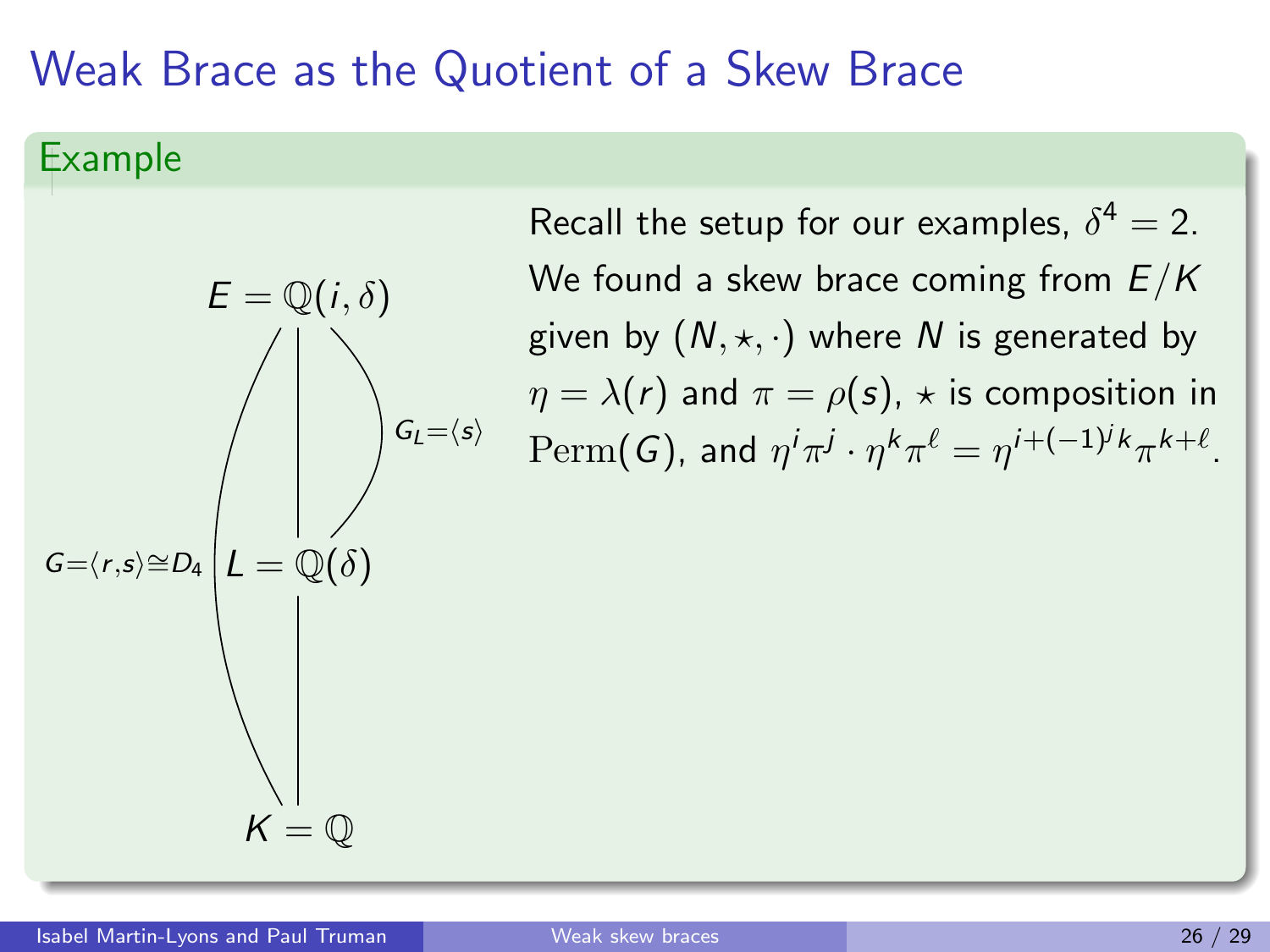#### Example



Recall the setup for our examples,  $\delta^4 = 2$ . We found a skew brace coming from  $E/K$ given by  $(N, \star, \cdot)$  where N is generated by  $\eta = \lambda(r)$  and  $\pi = \rho(s)$ ,  $\star$  is composition in  $\mathrm{Perm}(G)$ , and  $\eta^i\pi^j\cdot\eta^k\pi^\ell=\eta^{i+(-1)^jk}\pi^{k+\ell}.$ 

Let M be the subgroup of  $(N, \star)$  generated by  $\pi$ . Since  $(N, \star)$  is abelian, this is automatically normal. Also,

$$
(\eta^i \pi^j)^{-1} \star (\eta^i \pi^j \cdot \pi) = \eta^{-i} \pi^{-j} \star \eta^i \pi^{j+1}
$$

$$
= \pi \in M.
$$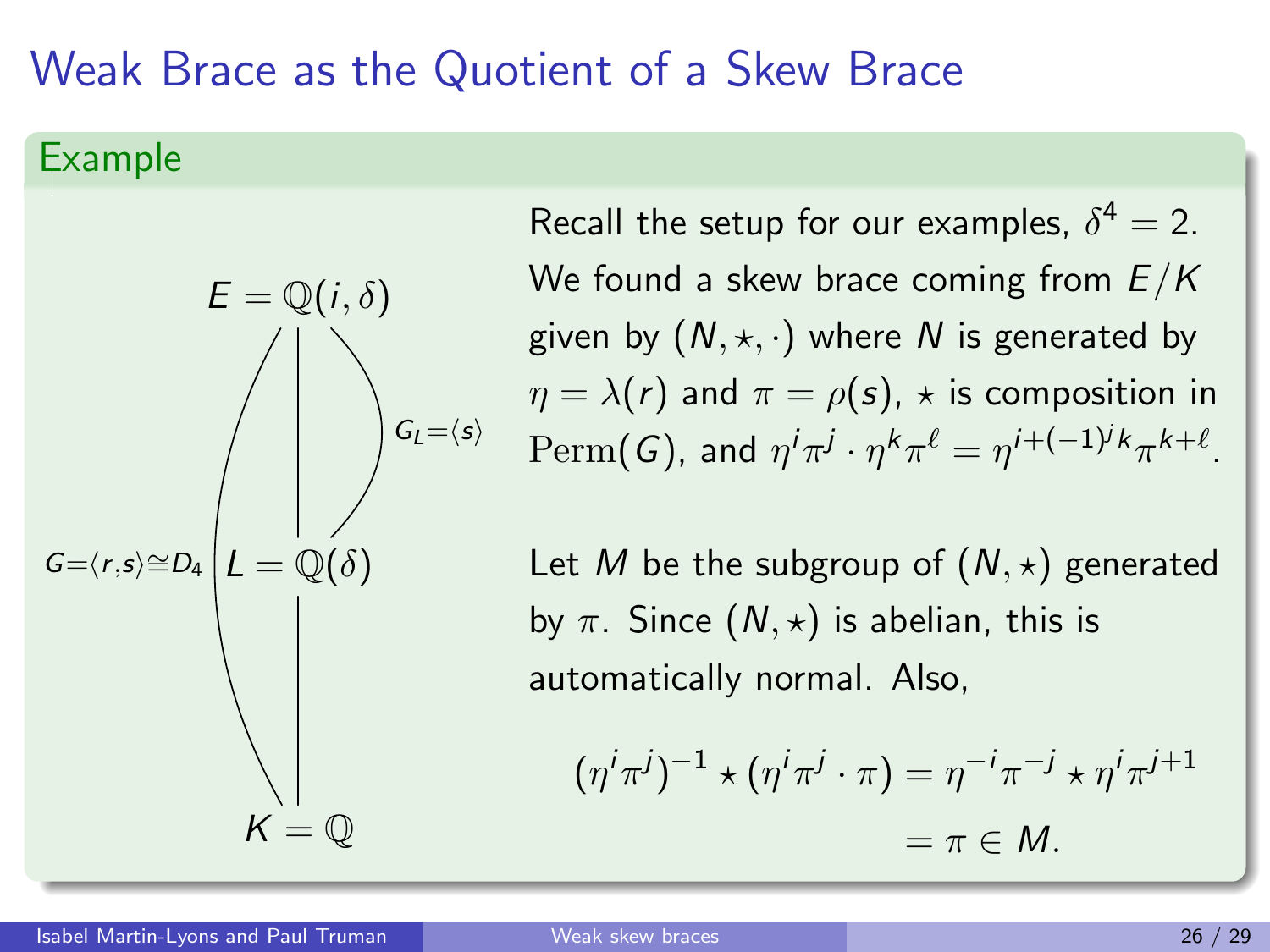### Example (continued...)

Now think of  $(N, \star, \cdot)$  as the weak brace  $(N, \cdot, N, \star, \odot)$  where  $\odot$  is really the action of  $N$  on  $N$  via  $\cdot$ .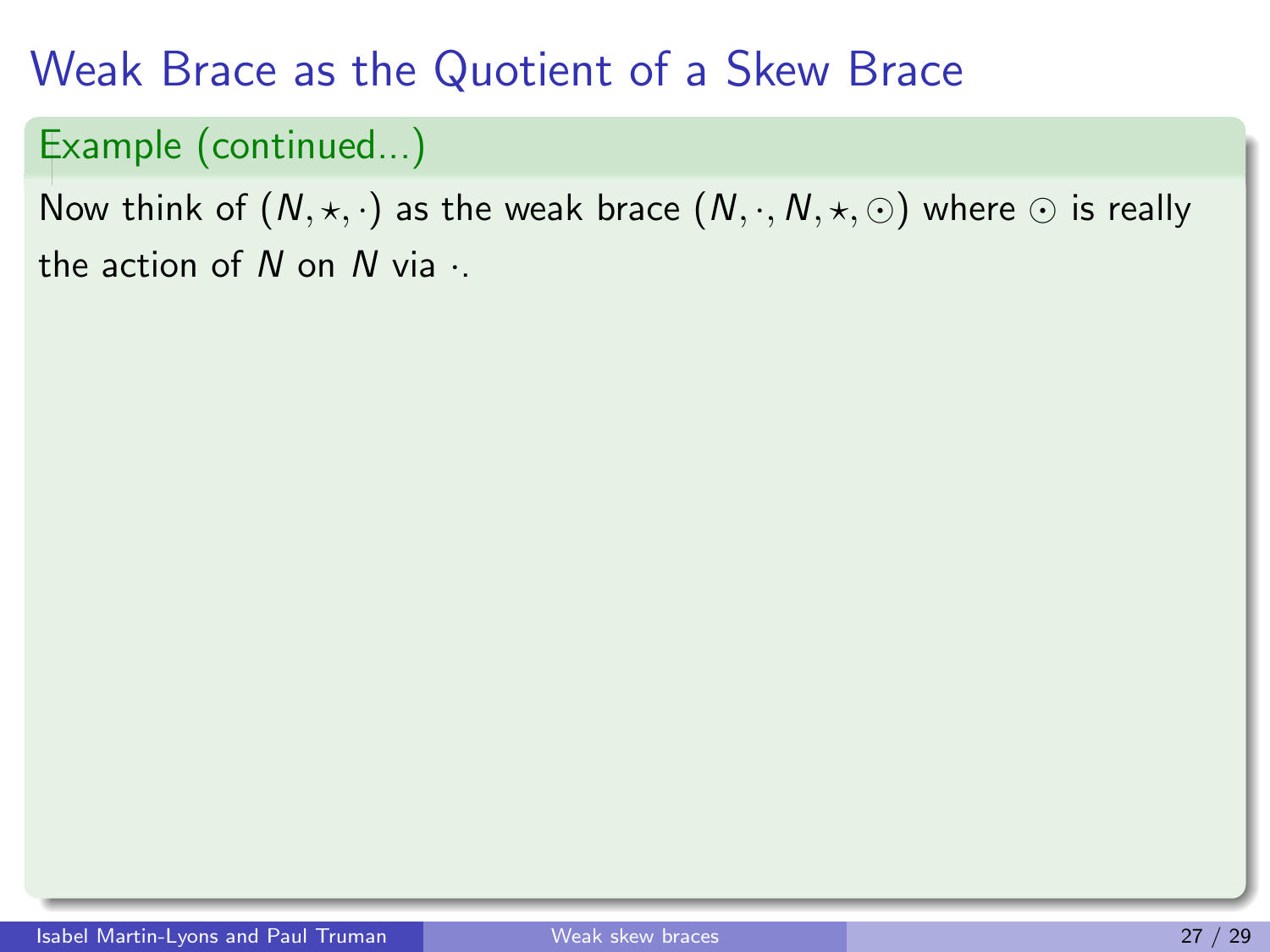### Example (continued...)

Now think of  $(N, \star, \cdot)$  as the weak brace  $(N, \cdot, N, \star, \odot)$  where  $\odot$  is really the action of  $N$  on  $N$  via  $\cdot$ .

Taking the quotient as we suggested we get  $(N, \cdot, N/M, \star, \odot)$  where  $\overline{\eta^j}\star\overline{\eta^j}=\overline{\eta^{i+j}}$  and  $\eta^i\pi^j\odot\eta^k=\eta^{i+(-1)^jk}.$  Checking the weak brace relation, we have

$$
\eta^i \pi^j \odot (\overline{\eta^k} \star \overline{\eta^\ell}) = \overline{\eta^{i+(-1)^j(k+\ell)}},
$$

$$
(\eta^i \pi^j \odot \overline{\eta^k}) \star (\eta^i \pi^j \odot \overline{\epsilon_N})^{-1} \star (\eta^i \pi^j \odot \overline{\eta^\ell}) = \overline{\eta^{i+(-1)^j k} \star \overline{\eta^{-i}} \star \overline{\eta^{i+(-1)^j \ell}}}
$$

$$
= \overline{\eta^{i+(-1)^j(k+\ell)}}.
$$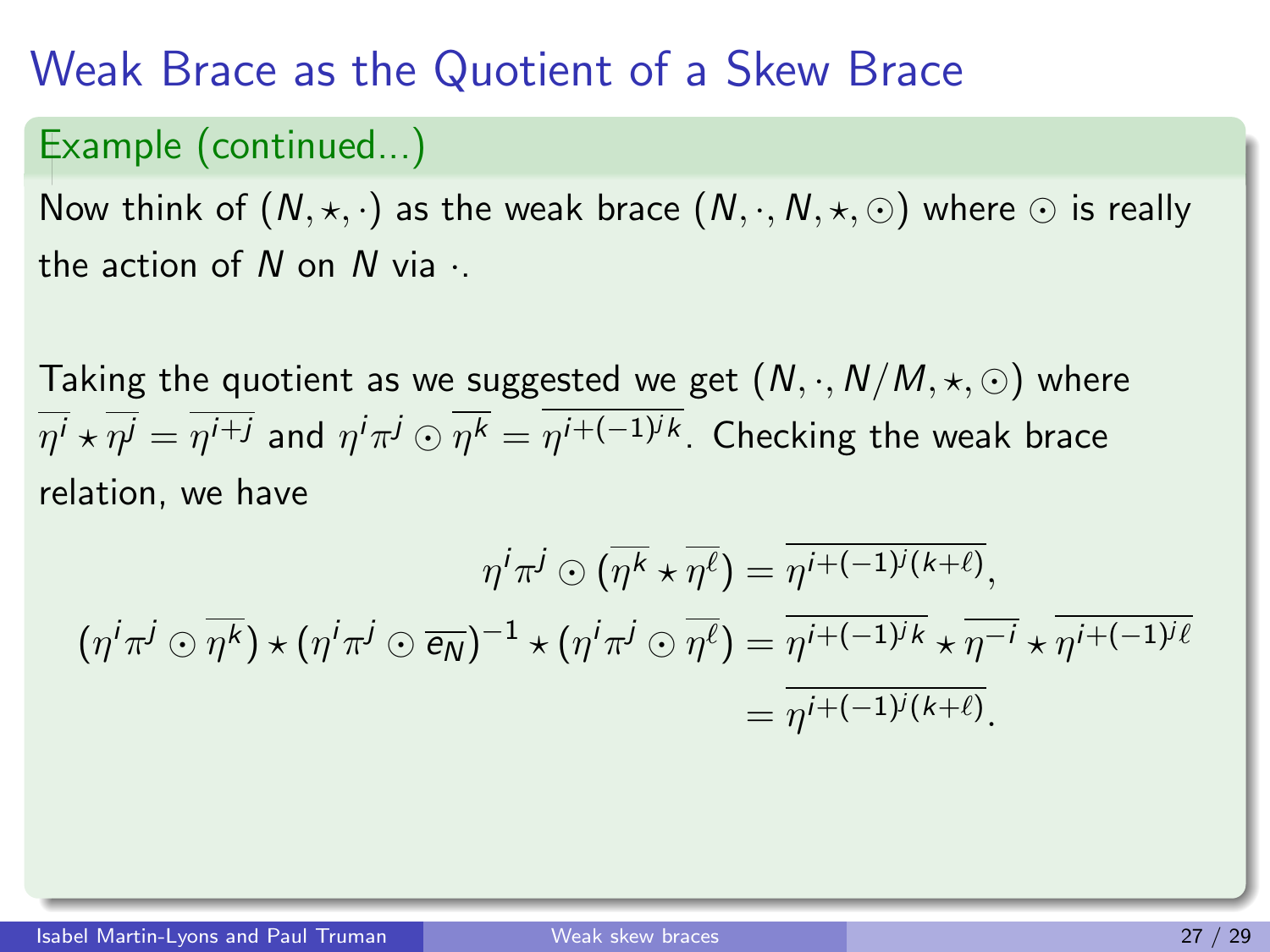### Example (continued...)

Now think of  $(N, \star, \cdot)$  as the weak brace  $(N, \cdot, N, \star, \odot)$  where  $\odot$  is really the action of  $N$  on  $N$  via  $\cdot$ .

Taking the quotient as we suggested we get  $(N, \cdot, N/M, \star, \odot)$  where  $\overline{\eta^j}\star\overline{\eta^j}=\overline{\eta^{i+j}}$  and  $\eta^i\pi^j\odot\eta^k=\eta^{i+(-1)^jk}.$  Checking the weak brace relation, we have

$$
\eta^i \pi^j \odot (\overline{\eta^k} \star \overline{\eta^\ell}) = \overline{\eta^{i+(-1)^j(k+\ell)}},
$$

$$
(\eta^i \pi^j \odot \overline{\eta^k}) \star (\eta^i \pi^j \odot \overline{\epsilon_N})^{-1} \star (\eta^i \pi^j \odot \overline{\eta^\ell}) = \overline{\eta^{i+(-1)^j k} \star \overline{\eta^{-i}} \star \overline{\eta^{i+(-1)^j \ell}}}
$$

$$
= \overline{\eta^{i+(-1)^j(k+\ell)}}.
$$

Hopefully this looks familiar, because what we have constructed is a relabeling of the example of a weak brace from earlier.

Isabel Martin-Lyons and Paul Truman [Weak skew braces](#page-0-0) 27 / 29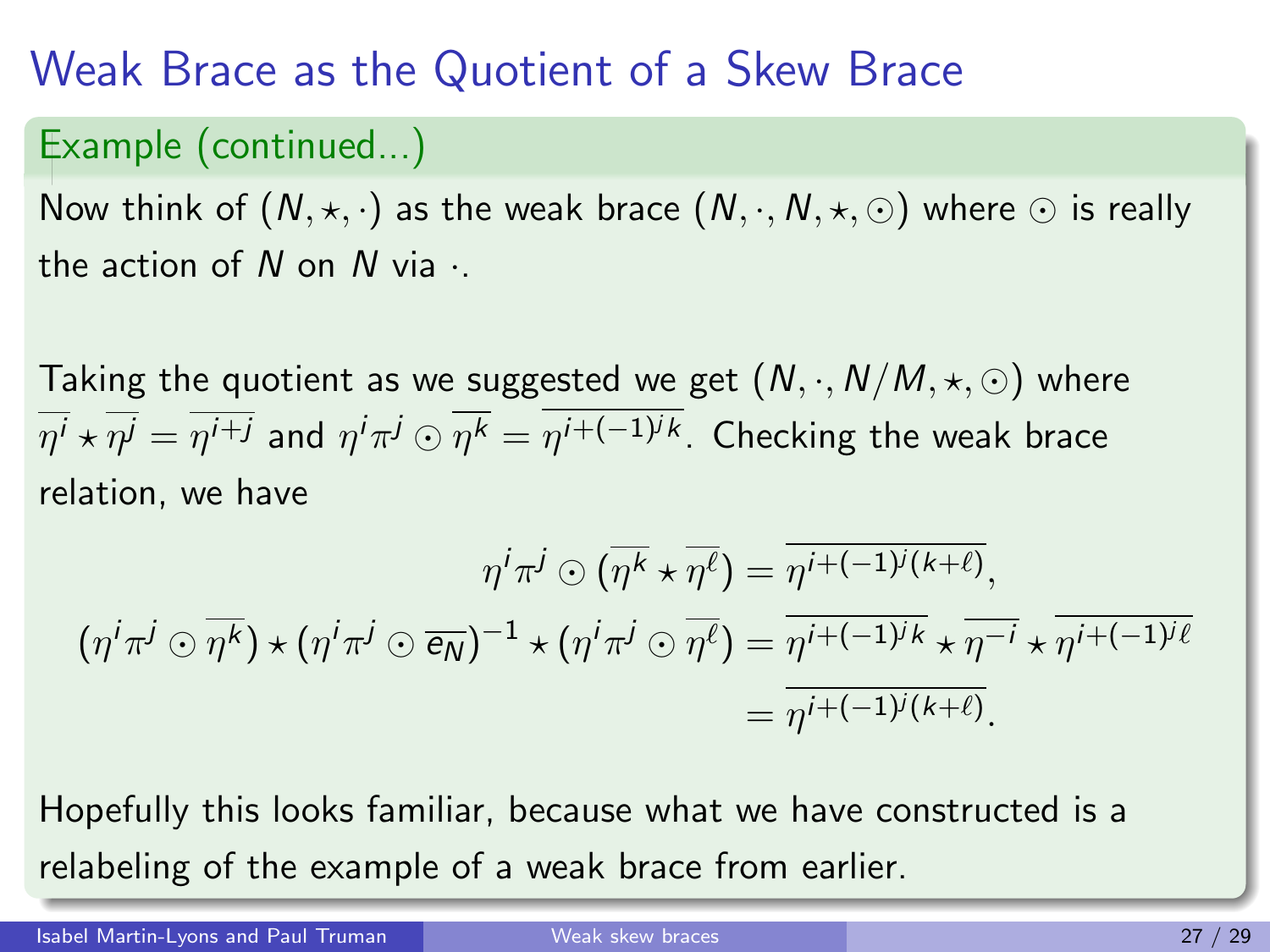## Where next?

- Refine notions of isomorphism and quotient.
- Examples and classifications: for example  $|W| = pq$ (Byott / Martin-Lyons / Darlington).
- **Almost classically Galois weak braces** (Nicest examples of non-normal extensions).
- Opposite weak braces / links with Hopf-Galois correspondence (Koch / Truman / Childs / Caranti / Stefanello etc.)
- Isomorphism problems: when do two regular subgroups give isomorphic weak braces? (Koch / Truman)
- Does all of this have anything to do with the Yang-Baxter equation? (Paul's grant)